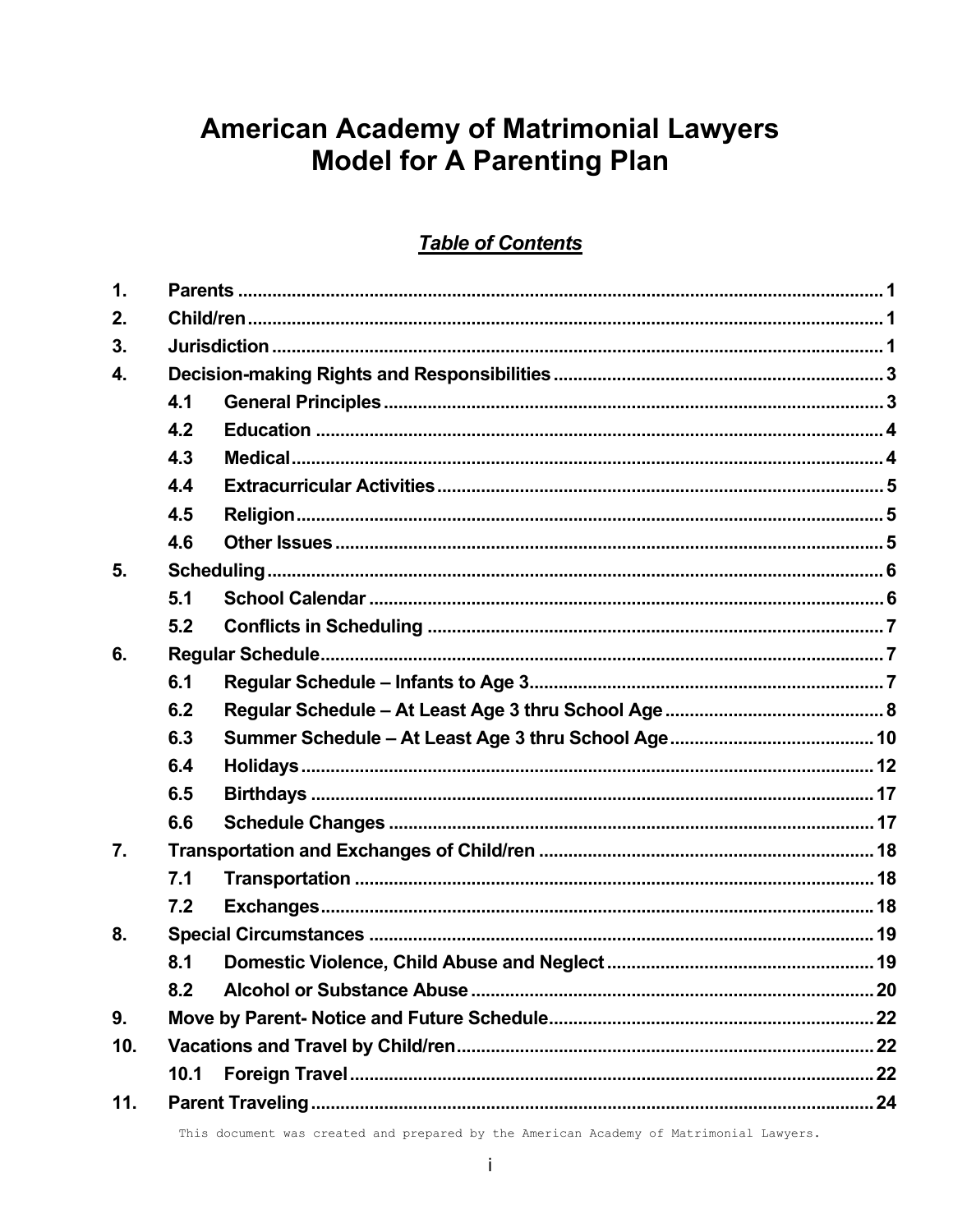| 12. |      |  |  |
|-----|------|--|--|
|     | 12.1 |  |  |
|     | 12.2 |  |  |
|     | 12.3 |  |  |
|     | 12.4 |  |  |
| 13. |      |  |  |
| 14. |      |  |  |
|     | 14.1 |  |  |
|     | 14.2 |  |  |
| 15. |      |  |  |
| 16. |      |  |  |
| 17. |      |  |  |
| 18. |      |  |  |
| 19. |      |  |  |
| 20. |      |  |  |
|     | 20.1 |  |  |
|     | 20.2 |  |  |
|     | 20.3 |  |  |
|     | 20.4 |  |  |
|     | 20.5 |  |  |
|     | 20.6 |  |  |
|     | 20.7 |  |  |
|     | 20.8 |  |  |
| 21. |      |  |  |
| 22. |      |  |  |
| 23. |      |  |  |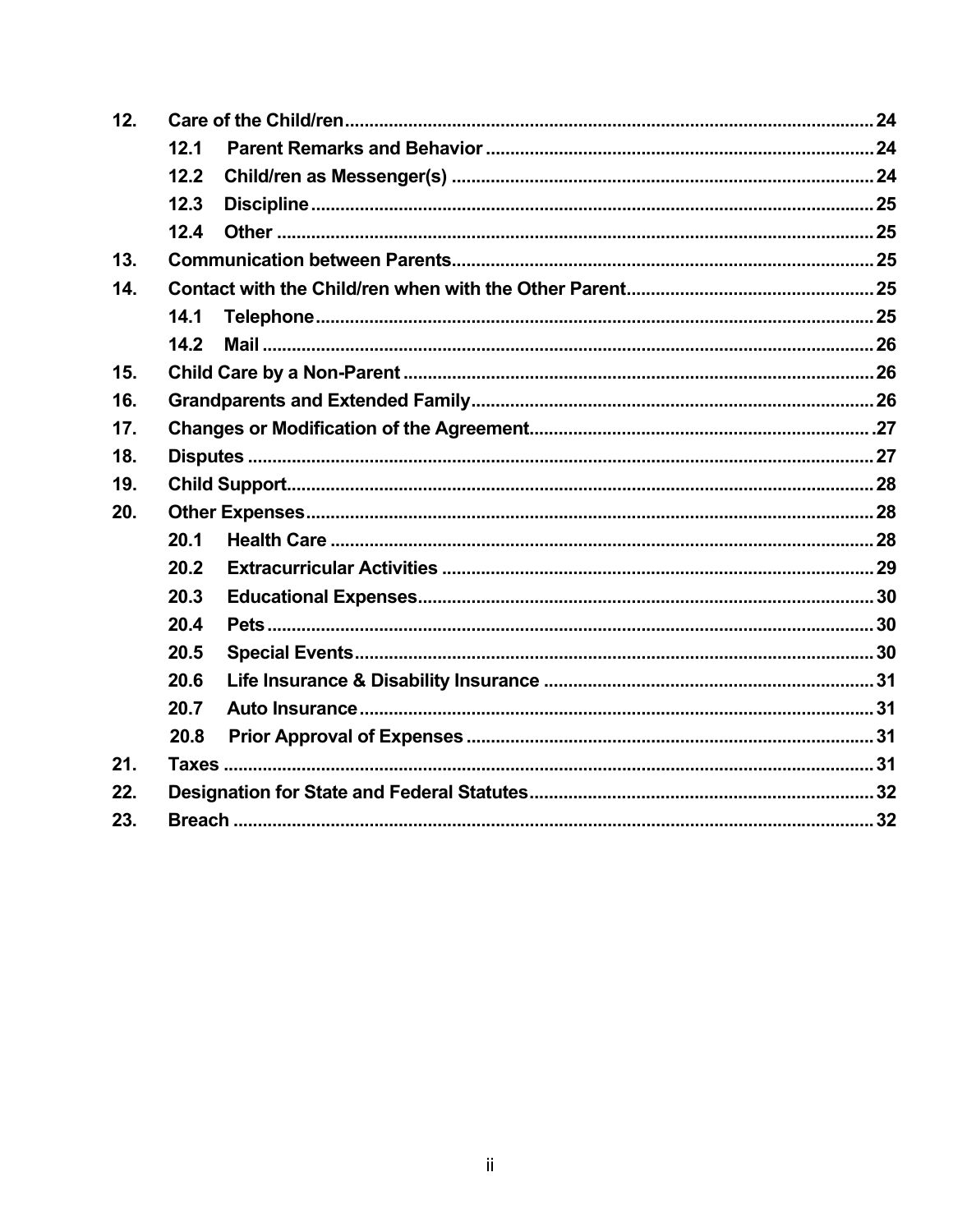## **PARENTING PLAN**

## **Proposed Parenting Plan of**  Mother **Father Both Parents Court Ordered Parenting Plan By Stipulation Without Stipulation**

 **Preliminary** 

 **Final Judgment** 

#### **1. Parents**

|               | <b>Name</b> | <b>Address</b> | Phone | E-mail |
|---------------|-------------|----------------|-------|--------|
| <b>Father</b> |             |                |       |        |
|               |             |                |       |        |
| <b>Mother</b> |             |                |       |        |
|               |             |                |       |        |

#### **2. Child/ren**

|         | <b>Name</b> | <b>DOB</b> | <b>Age</b> |
|---------|-------------|------------|------------|
| Child 1 |             |            |            |
| Child 2 |             |            |            |
| Child 3 |             |            |            |
| Child 4 |             |            |            |
| Child 5 |             |            |            |

*(Attach another page for additional children.)* 

#### **3. Jurisdiction**

 The jurisdictional bases for this court to enter judgment herein regarding legal and physical custody of the minor child/ren is:

 $\Box$  The State of is the child/ren's home state for purposes of the State of \_\_\_\_\_'s Uniform Child Custody Jurisdiction and Enforcement Act, Section \_\_\_\_\_ of of the Code of \_\_\_\_\_ and The Hague Convention on the Civil Aspects of International Child Abduction, implemented pursuant to 42 U.S.C. §11601, and following.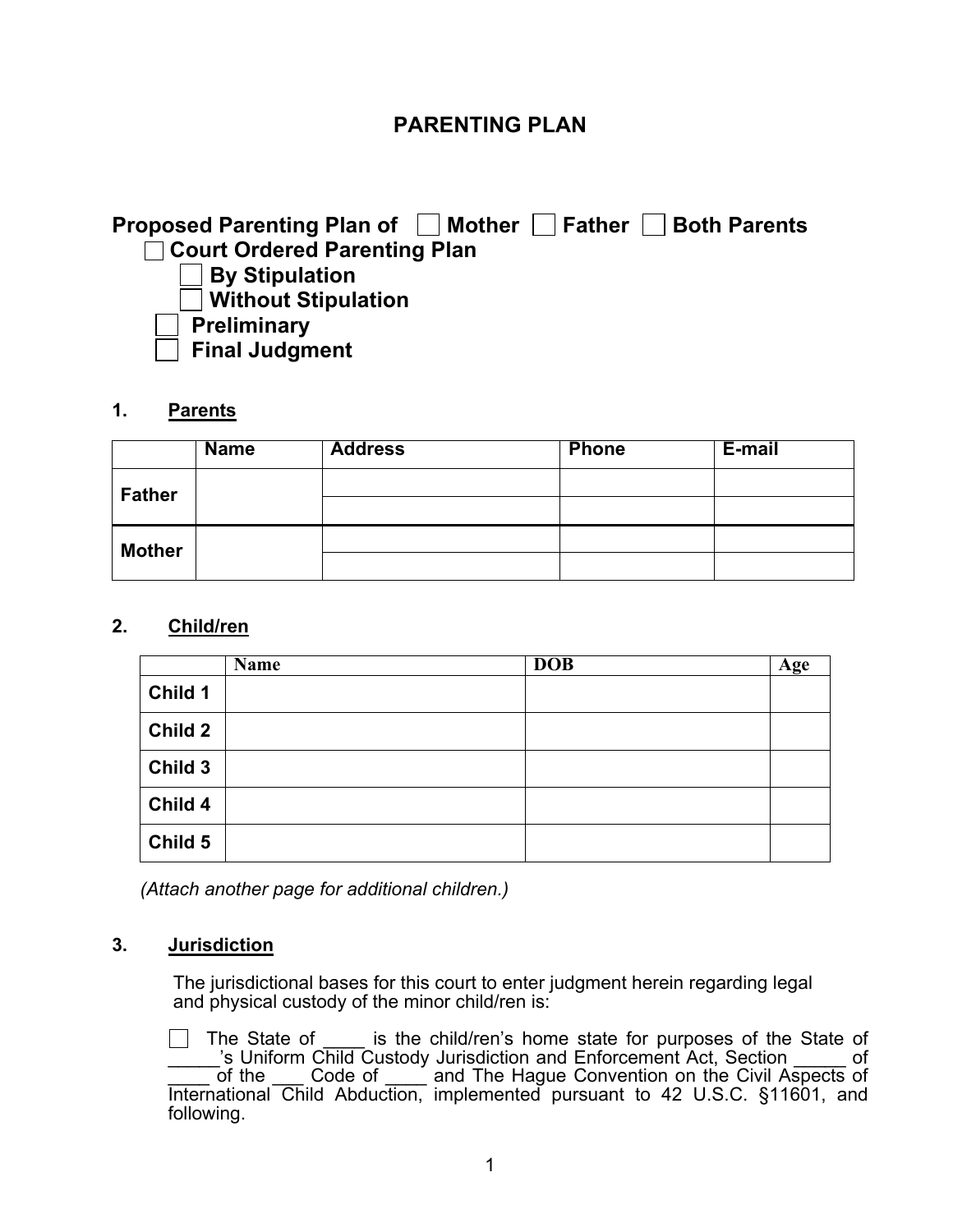$\Box$  Father and Mother declare and stipulate that the United States is the country of habitual residence of the child/ren.

 $\Box$  Father and Mother declare and stipulate that the State of  $\Box$  has the most significant contacts with the child/ren.

 $\vert \ \vert$  Father and Mother declare and stipulate that the State of  $\vert \ \vert$  is the most appropriate forum for addressing custody and visitation orders regarding their child/ren.

Since \_\_\_, the United States has been the child/ren's country of habitual residence.

 $\Box$  Since , the child/ren has been and is domiciled in and has been and is a resident of, and has been and is a citizen of the United States of America.

 $\Box$  Since  $\Box$ , the child/ren has been and is domiciled in, has been and is a resident of the State of and has been and is a citizen of the State of

 $\Box$  Since  $\Box$ , Father and Mother have been and are domiciled in, have been and are residents of, and have been and are citizens of the State of  $\qquad \qquad$ .

□ Since \_\_\_\_, Father and Mother have been and are domiciled in, have been and are residents of, and have been and are citizens of the United States of America.

 \_\_\_\_\_\_\_ (state) is the appropriate forum. Venue in the county of \_\_\_\_\_, State of is proper because

 $\Box$  Father and Mother each declare that there are no child custody proceedings pending in any other jurisdiction at the time this application is made.

 $\Box$  Father and Mother each declare that no one other than they has made a claim or has a claim to custody of the child/ren subject to this order in any jurisdiction, other than in the case in which this application is made.

Lacker filed an action, Case Number Leg., in Leg. County, State of Leg., United States of America to determine the child/ren's legal and physical custody.

 $\Box$  appeared in Case Number  $\Box$  by  $\Box$ 

 $\vert \ \vert$  Attached are any prior orders affecting the legal and physical custody of the child/ren.

 Father and Mother consent to the court's jurisdiction over the legal and physical custody of their child/ren.

 $\Box$   $\Box$  was given notice of and opportunity to be heard before this application was made.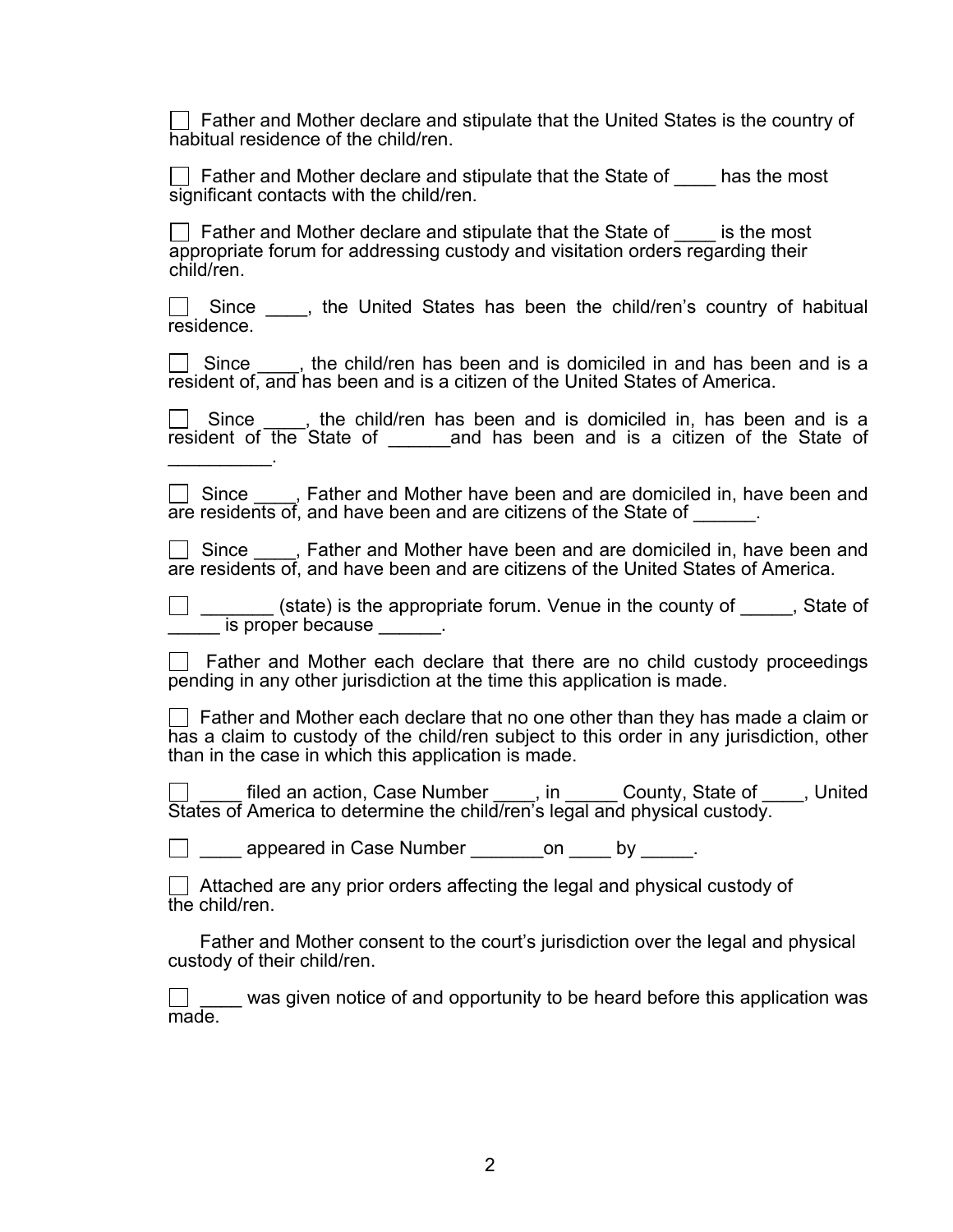## **4. Decision - making Rights and Responsibilities**

## **4.1 General Principles**

| The parents, after giving due consideration to all relevant factors,<br>believe that it is in the best interests of their unemancipated child/ren<br>that the parents have shared decision-making responsibility for major<br>decisions that affect the child/ren.                                                                                                                                                                                            |
|---------------------------------------------------------------------------------------------------------------------------------------------------------------------------------------------------------------------------------------------------------------------------------------------------------------------------------------------------------------------------------------------------------------------------------------------------------------|
| Each parent shall make decisions regarding the day-to-day care and<br>control of the child/ren while the child/ren is/are with that parent. Either<br>parent may make emergency decisions affecting the health or safety of<br>the child/ren who is/are currently with that parent.                                                                                                                                                                           |
| The parents shall confer with each other and share decision-making<br>authority with a view toward arriving at major decisions that promote the<br>best interest of their child/ren.                                                                                                                                                                                                                                                                          |
| Neither parent shall unreasonably withhold consent in making such joint<br>decisions nor shall either parent make a major change in the child/ren's<br>situation without agreement of the other parent.                                                                                                                                                                                                                                                       |
| The parents wish to designate one party to make specific<br>decisions. These decision-making areas shall be listed below.                                                                                                                                                                                                                                                                                                                                     |
| The parents understand that a failure to agree permits either of them<br>to initiate the dispute resolution measures (Section 18) agreed to by the<br>parents in this Parenting Plan.                                                                                                                                                                                                                                                                         |
| The parents agree that it is in the best interest of the child/ren that<br>Mother $\Box$ Father will have sole authority to make major decisions for the<br>child/ren.                                                                                                                                                                                                                                                                                        |
| Mother $\Box$ Father shall have sole authority to make the following decisions:                                                                                                                                                                                                                                                                                                                                                                               |
| All other major decisions shall be made jointly.                                                                                                                                                                                                                                                                                                                                                                                                              |
| Each parent shall have access to medical and school records<br>pertaining to the child/ren and be permitted to independently consult<br>with any and all professionals involved with the child/ren. The parents<br>shall cooperate with each other in sharing information related to the<br>health, education and welfare of the child/ren and they shall sign any<br>necessary documentation ensuring that that both parents have access<br>to said records. |
| Each parent shall be responsible for getting records and reports<br>directly from school and medical care providers.                                                                                                                                                                                                                                                                                                                                          |
| Both parents shall have equal and independent authority to confer<br>with the child/ren's school, day care, medical care providers, and other<br>programs with regard to the child/ren's educational, emotional and social<br>progress.                                                                                                                                                                                                                       |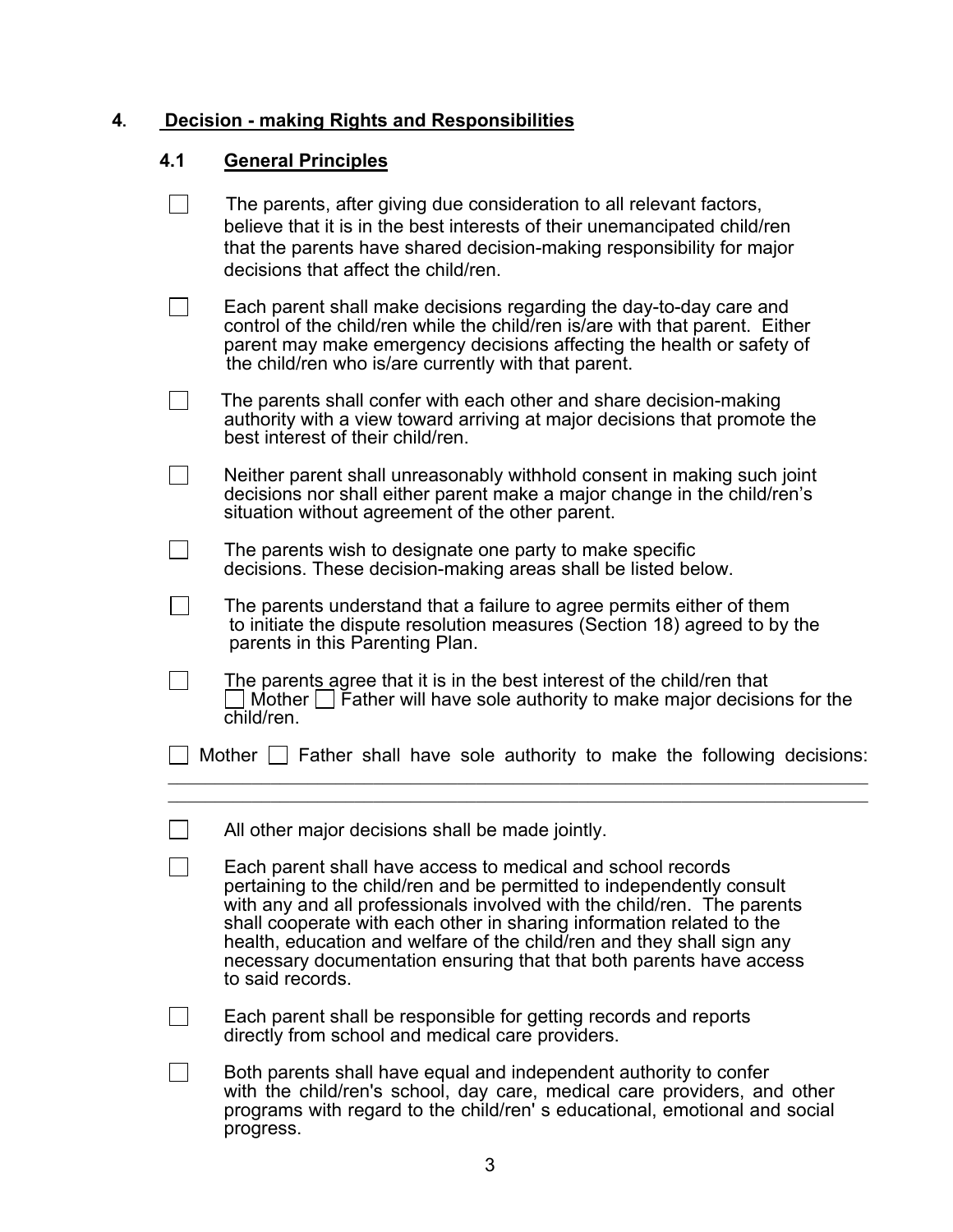|                | Both parents shall be listed as "emergency contacts" for the child/ren.                                                                                                                                                                                                                          |
|----------------|--------------------------------------------------------------------------------------------------------------------------------------------------------------------------------------------------------------------------------------------------------------------------------------------------|
|                | Parents shall always let each other know their current addresses,<br>home, work and emergency telephone numbers and shall notify each<br>other in writing within 24 hours of any changes.                                                                                                        |
| 4.2            | <b>Education</b>                                                                                                                                                                                                                                                                                 |
|                | The child/ren shall be enrolled in the following programs:                                                                                                                                                                                                                                       |
| $\blacksquare$ |                                                                                                                                                                                                                                                                                                  |
|                |                                                                                                                                                                                                                                                                                                  |
|                |                                                                                                                                                                                                                                                                                                  |
|                |                                                                                                                                                                                                                                                                                                  |
|                |                                                                                                                                                                                                                                                                                                  |
|                |                                                                                                                                                                                                                                                                                                  |
|                |                                                                                                                                                                                                                                                                                                  |
|                |                                                                                                                                                                                                                                                                                                  |
|                |                                                                                                                                                                                                                                                                                                  |
|                | Special education or tutoring or enrichment programs ___________________________                                                                                                                                                                                                                 |
|                |                                                                                                                                                                                                                                                                                                  |
|                |                                                                                                                                                                                                                                                                                                  |
|                | No changes in enrollment or participation shall be made without the consent<br>of both parents.                                                                                                                                                                                                  |
| 4.3            | <b>Medical</b>                                                                                                                                                                                                                                                                                   |
|                | Unless otherwise noted, the parents shall confer with each other concerning<br>non-emergency medical, psychological, counseling, optical, dental or<br>orthodontic care.                                                                                                                         |
|                | If there is a dispute regarding the medical, psychological, counseling, optical,<br>dental, or orthodontic care of the child/ren the parents shall defer<br>to the child/ren's present health care provider and follow his/her advice<br>including the selection of other health care providers. |
|                | The parent arranging a routine medical examination shall give the other                                                                                                                                                                                                                          |

parent \_\_\_\_\_ days notice in advance of the appointment so that the other parent can attend the examination if desired.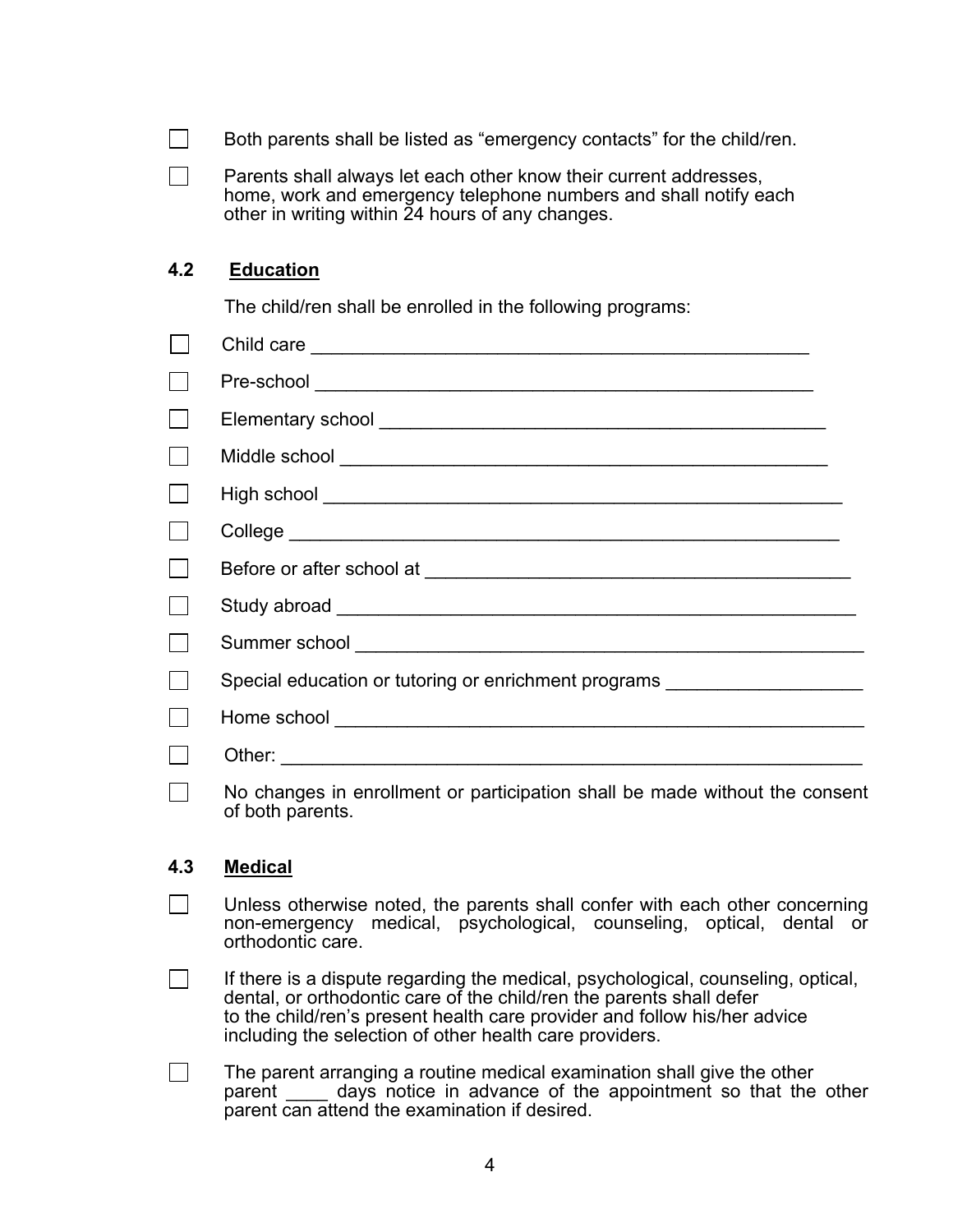|                | If either parent has any knowledge of any illness, accident, hospitalization<br>or other circumstance seriously affecting the health of the child/ren, that<br>parent shall immediately notify the other parent.                                                                                              |
|----------------|---------------------------------------------------------------------------------------------------------------------------------------------------------------------------------------------------------------------------------------------------------------------------------------------------------------|
| 4.4            | <b>Extracurricular Activities</b>                                                                                                                                                                                                                                                                             |
|                | Each parent shall determine the child/ren's non-recurring organized<br>activities, special training and social events while residing with that parent.                                                                                                                                                        |
|                | Unless the parents otherwise agree neither shall give permission to<br>the child/ren to engage in social activities that occur while the child/ren<br>is/are with the other parent.                                                                                                                           |
| $\sim$ 1       | The parents shall agree before enrolling the child/ren in organized activities<br>such as sports teams, lessons or special training which occur even<br>partially during the other parent's time with the child/ren.                                                                                          |
| $\blacksquare$ | Each parent shall make a good faith effort to give information to the other<br>parent about events and organized activities in the child/ren's life/lives<br>including school programs, concerts, award ceremonies, plays,<br>sports events and other activities in which the child/ren is/are participating. |
|                | The child/ren shall be involved in the following activities:                                                                                                                                                                                                                                                  |
| $\blacksquare$ | The parents agree that each of them will insure the presence of the child/ren<br>at the agreed upon organized activities:                                                                                                                                                                                     |
| 4.5            | <b>Religion</b>                                                                                                                                                                                                                                                                                               |
|                | The child/ren's religious upbringing and training shall be as                                                                                                                                                                                                                                                 |
|                | Each parent has the right to expose the child/ren to a particular religion as<br>he/she sees fit.                                                                                                                                                                                                             |
|                | The parents wish to make these arrangements for future religious events in<br>child/ren's life:                                                                                                                                                                                                               |
|                |                                                                                                                                                                                                                                                                                                               |

### **4.6 Other Issues**

**Names:** The child/ren shall be known only by the following name(s):

 $\blacksquare$   $\blacksquare$   $\blacksquare$   $\blacksquare$   $\blacksquare$   $\blacksquare$   $\blacksquare$  If either parent wishes to use another name for the child/ren, the parents must confer  $\Box$  agree or obtain a court order.

 $\Box$  The parents shall be referred to as  $\_\_\_\_\_\_\_\_\$ and  $\_\_\_\_\_\_\_\_\_\_\_\_\_\_$ .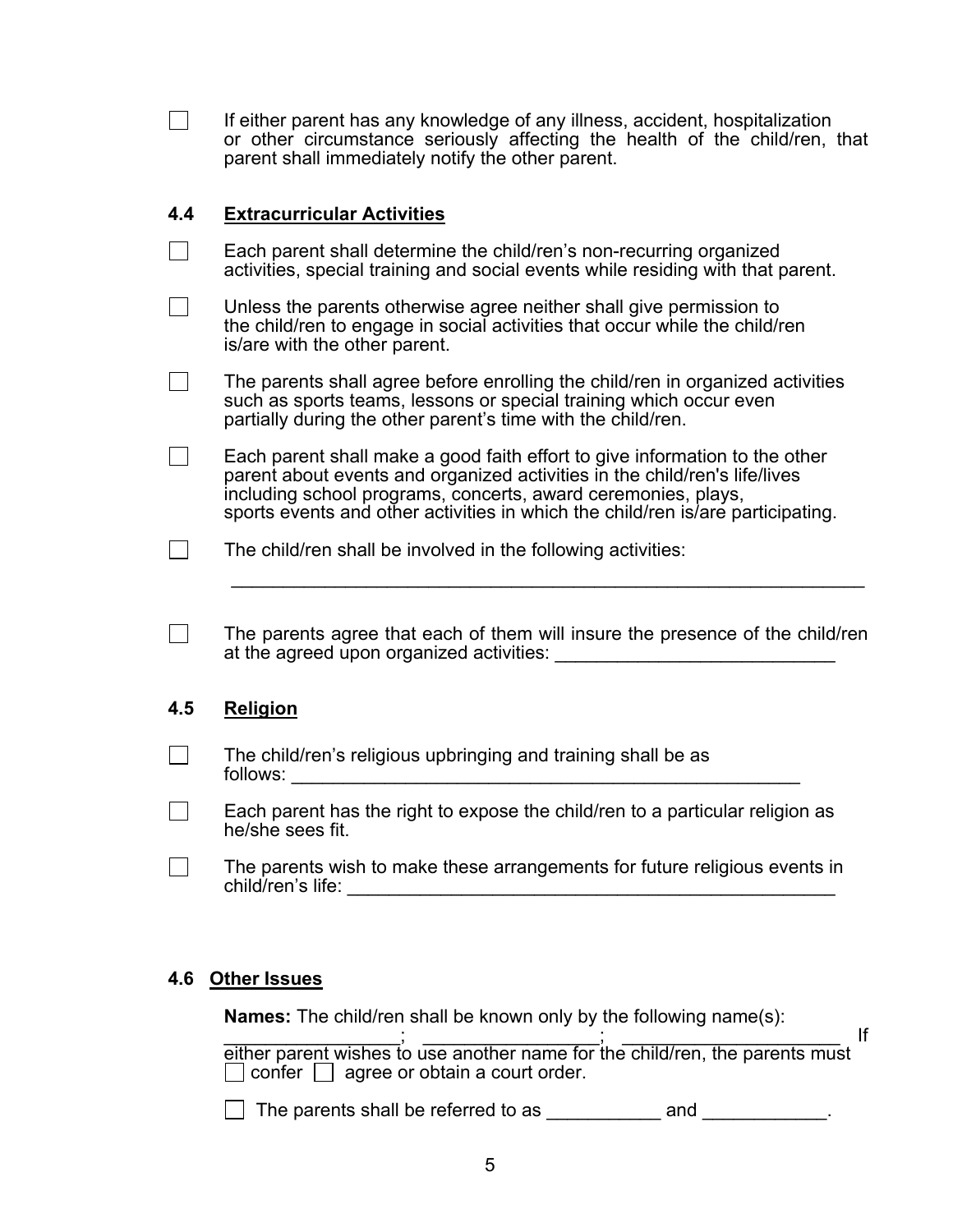\_\_\_\_\_\_\_\_\_\_, \_\_\_\_\_\_\_\_\_, \_\_\_\_\_\_\_\_\_\_\_.

 $\Box$  Other parties  $\Box$   $\Box$ 

**Driving**: In order for the child/ren to obtain a driver's license, use a car, purchase a vehicle or use other vehicles such as motorcycles or all terrain vehicles, the parents must  $\Box$  confer  $\Box$  agree.

**Firearms:** Before the child/ren may use a firearm, engage in hunting or target practice, the parents must  $\vert$  confer  $\vert$  agree.

**Legal Actions**: Before either parent may be designated as the representative of the child/ren for purposes of legal action, the parents must  $\Box$  confer agree.

**Military Service**: Before the child/ren enlists in the military the parents must  $\vert$  confer  $\vert$  agree.

**Marriage:** Before a parent consents to the marriage of a child who under state law is required to obtain parental consent, the parents shall  $\vert$  confer  $\vert$ agree**.** 

**Cosmetic Surgery, body piercing, tattooing:** Before either parent consents to cosmetic surgery, body piercing or tattooing, the parents must  $\vert \cdot \vert$  confer  $\vert \cdot \vert$ agree.

**Child's Employment:** Before the child/ren becomes employed, the parents  $must \cup confer \cup agree.$ 

**Entertainment:** Before the child/ren is/are allowed to view "R" - rated movies or have unsupervised access to the internet, the parents must  $\vert \cdot \vert$  confer  $\vert \cdot \vert$ agree.

**Other:** \_\_\_\_\_\_\_\_\_\_\_\_\_\_\_\_\_\_\_\_\_\_\_\_\_\_\_\_\_\_\_\_\_\_\_\_\_\_\_\_\_\_\_\_\_\_\_\_\_\_\_\_\_\_\_\_ The parents must confer agree.

**5. Scheduling** The responsibility for the physical care and immediate, day-to-day supervision of the child/ren is as follows:

#### **5.1 School Calendar**

No later than  $\Box$  No later than  $\Box$  (date) of each year,  $\Box$  Father  $\Box$  Mother shall obtain the school calendar for the next year and shall mark it or another yearly calendar with Father's time and Mother's time for the school year, holidays and summer under this agreement and give a copy to the other parent. The parents shall discuss any differences by \_\_\_\_\_\_\_\_(date) and the parents shall reach an agreement or use the dispute resolution provisions  $(Sec. 18)$  by  $(da\bar{t}e)$ . This is the calendar that shall be in effect for the following year.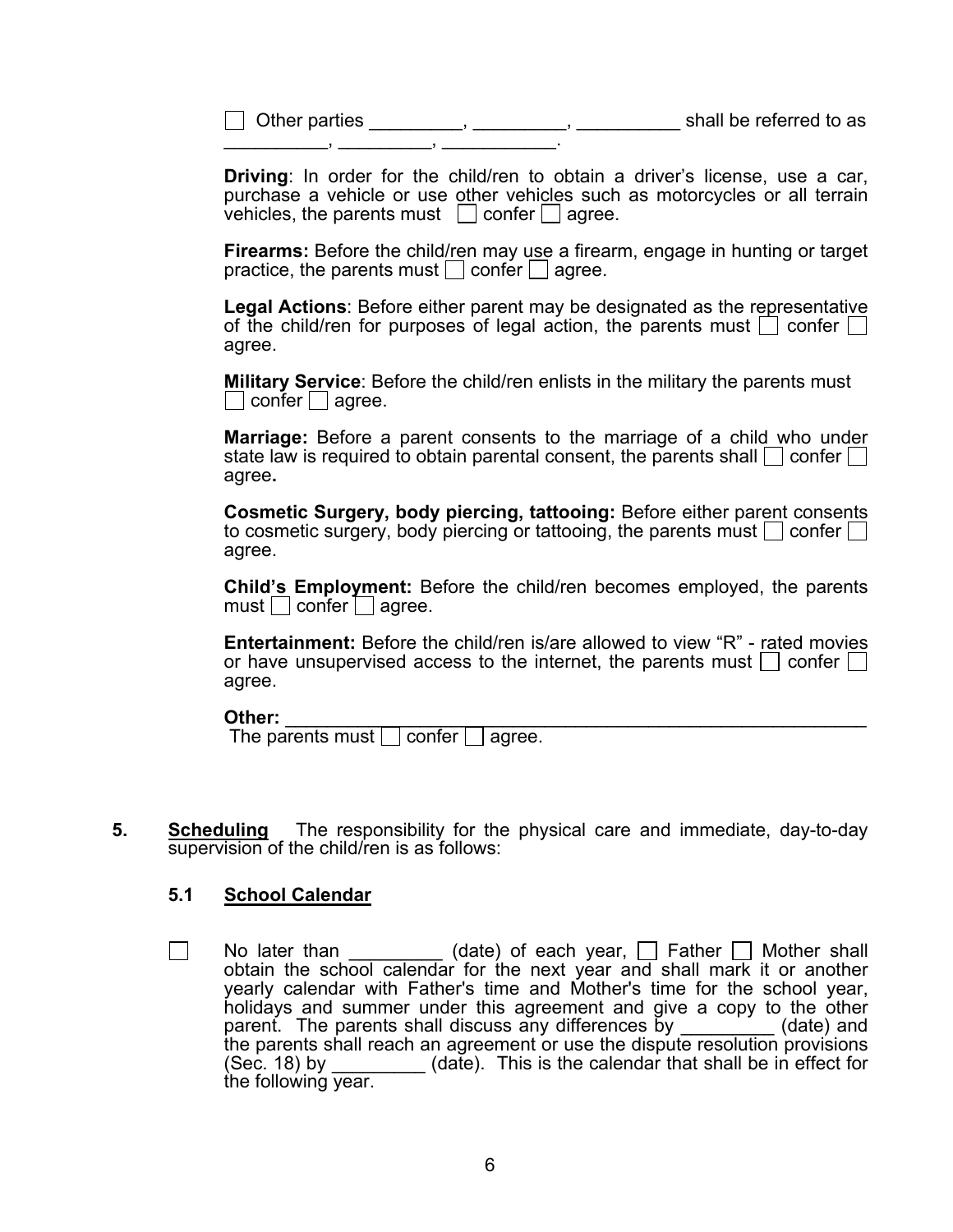## **Section 5.2 Conflicts in Scheduling**

|     |                          | Sometimes "holiday time" or vacation time may conflict with time set aside for<br>the other parent. When this happens, the holiday time or vacation time shall<br>be observed and take priority over all other schedules. For example, if it is<br>one parent's alternate weekend but the other's Memorial Day weekend the<br>holiday weekend will take priority. |
|-----|--------------------------|-------------------------------------------------------------------------------------------------------------------------------------------------------------------------------------------------------------------------------------------------------------------------------------------------------------------------------------------------------------------|
|     | the schedule will resume | Following the change in schedule due to the "holiday time" or vacation time                                                                                                                                                                                                                                                                                       |
|     |                          | without regard to the holiday time or vacation time.                                                                                                                                                                                                                                                                                                              |
|     |                          | anew with the parent who missed a scheduled time with the<br>child/ren receiving the next scheduled alternating period.                                                                                                                                                                                                                                           |
|     | Other:                   | <u> 1980 - Jan James James, president eta politikar</u>                                                                                                                                                                                                                                                                                                           |
|     |                          |                                                                                                                                                                                                                                                                                                                                                                   |
|     |                          | 6. Regular Schedule The following schedule shall apply beginning                                                                                                                                                                                                                                                                                                  |
| 6.1 |                          | <b>Regular Schedule - Infants to Age 3 (or Older)</b>                                                                                                                                                                                                                                                                                                             |
|     |                          | The child/ren shall be with $\vert \vert$   Father $\vert \vert$   Mother at the times listed below and<br>with the other parent at all other times.                                                                                                                                                                                                              |
|     |                          | <b>Tuesday/Thursday Eve and Saturday overnight</b><br>Tuesday _pm- _pm<br>Thursday _pm- _pm<br>Saturday _am-Sunday _am                                                                                                                                                                                                                                            |
|     |                          | Wednesday overnight/Saturday overnight<br>Wednesday pm-Thursday am<br>Saturday am-Sunday pm                                                                                                                                                                                                                                                                       |
|     |                          | Wednesday/Friday Eve and Saturday overnight<br>Wednesday pm-pm<br>Friday pm-pm<br>Saturday __pm-Sunday __pm                                                                                                                                                                                                                                                       |
|     |                          | Wednesday Eve/Sunday daytime<br>Wednesday __pm-Sunday __pm                                                                                                                                                                                                                                                                                                        |
|     |                          | Other (please specify):                                                                                                                                                                                                                                                                                                                                           |
|     |                          |                                                                                                                                                                                                                                                                                                                                                                   |

 $\overline{\phantom{a}}$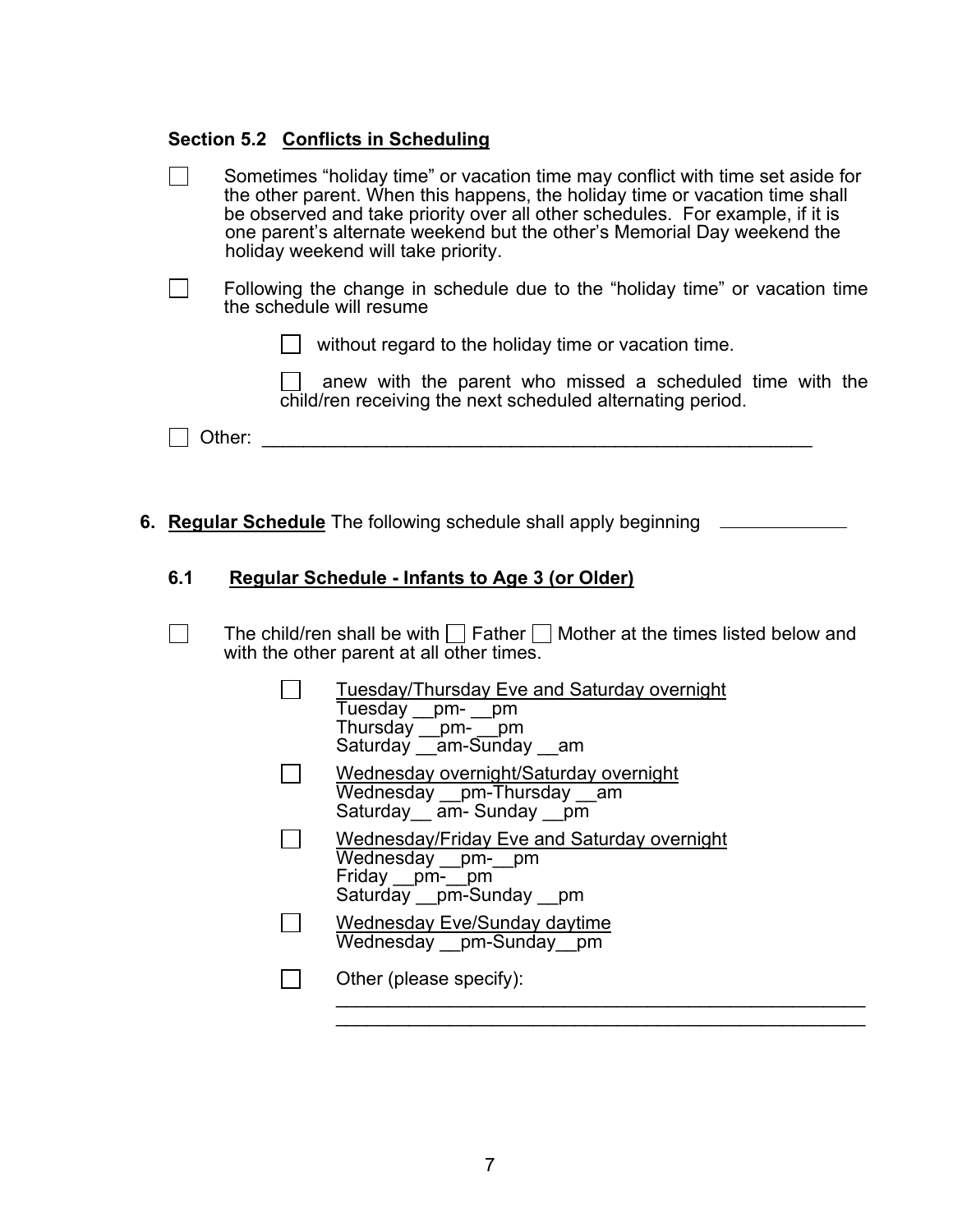|--|

| This custody schedule shall remain the same as the child/ren |
|--------------------------------------------------------------|
| get/s older unless the parents agree to modify it or a court |
| modifies the custody order.                                  |

 The custody schedule below shall apply when the child/ren is/are older. The custody schedule shall change at the following time:

When the child/ren now age \_\_\_\_\_\_\_\_ becomes \_\_\_\_\_\_\_\_, this agreement is subject to modification.

#### **6.2 Regular Schedule - At Least Age 3 thru School Age**

| The child/ren shall be with $\Box$ Father $\Box$ Mother at the times listed below and<br>with the other parent at all other times. |
|------------------------------------------------------------------------------------------------------------------------------------|
| The constitutional class because the constitution of the constitution of the constitution of the constitution of                   |

 $\Box$  If a weekend plan has been chosen, then on any "no school" days, such as teacher in-service days, the child/ren will stay with the parent who had responsibility for care on the preceding overnight.

 $\Box$  If school is cancelled unexpectedly the parent who was responsible for the child/ren the preceding overnight shall continue to be responsible during that day when school would otherwise be in session.

If the child/ren is/are ill the parent who was responsible for the child/ren the preceding overnight shall continue to be responsible during the time the child/ren would otherwise be in school or day care.

Alternate weekends:

| Alternate weekends from Friday | pm to Monday am/school. |
|--------------------------------|-------------------------|
|--------------------------------|-------------------------|

Alternate weekends from Friday pm to Sunday pm.

Alternate weekends from: \_\_\_\_\_\_\_\_\_\_\_\_\_\_\_\_\_\_

Three full weekends a month:

("Full weekend" means a weekend with a Saturday and Sunday in that month.)

|            | First three full weekends of every month from Friday __pm to Monday |  |  |  |  |
|------------|---------------------------------------------------------------------|--|--|--|--|
| am/school. |                                                                     |  |  |  |  |

First three full weekends of every month from Friday \_\_pm to Sunday \_\_pm.

| First three full weekends of every month from Saturday __ am to Sunday |  |  |  |  |  |
|------------------------------------------------------------------------|--|--|--|--|--|
| __pm.                                                                  |  |  |  |  |  |

**First three full weekends of every month from:**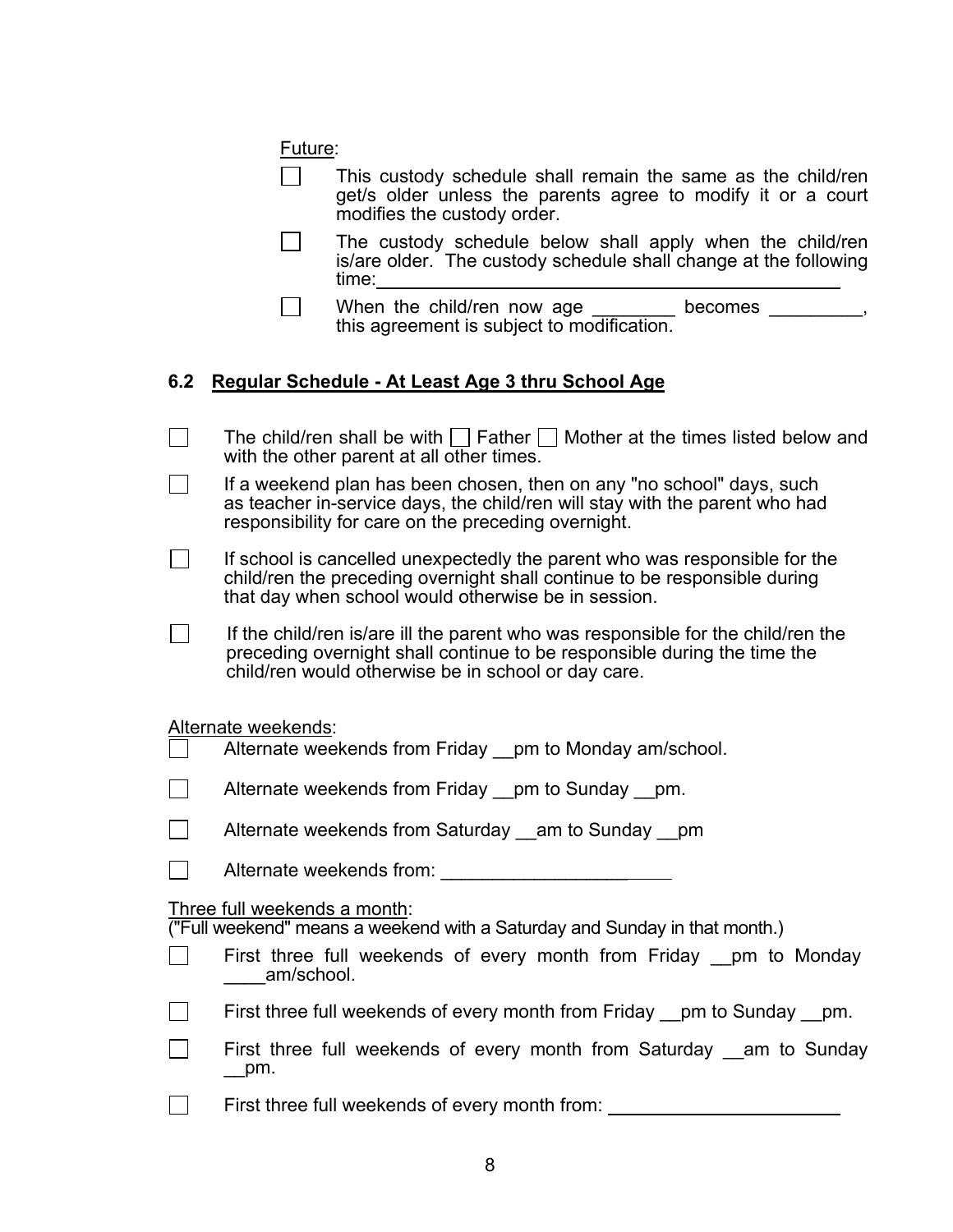|        | Every weekend:                                                                                                                                                                                                                |
|--------|-------------------------------------------------------------------------------------------------------------------------------------------------------------------------------------------------------------------------------|
|        | Every weekend from Friday __pm to Monday ___ am/school.                                                                                                                                                                       |
|        | Every weekend from Friday __pm to Sunday __pm.                                                                                                                                                                                |
|        | Every weekend from Saturday __ am to Sunday __ pm.                                                                                                                                                                            |
|        | Every weekend from: Note that the state of the state of the state of the state of the state of the state of the state of the state of the state of the state of the state of the state of the state of the state of the state |
|        | Alternate weekends plus weeknight:                                                                                                                                                                                            |
|        | Alternate weekends from Friday __pm - Monday am/school plus every<br>_____________ ____pm - ___pm.                                                                                                                            |
| $\Box$ | Alternate weekends from Friday __pm - Sunday __pm plus every<br>_____________ ____pm - ___pm.                                                                                                                                 |
| $\Box$ | Alternate weekends from Saturday am to Sunday pm plus every<br>_____________ ____pm - ___pm.                                                                                                                                  |
|        | Alternate weekends from: ____________________plus ______________________________<br>night on the week when there is no weekend time.                                                                                          |
|        | Alternate weekends from ____ pm to _____ pm plus overnight _________ from<br>$\rule{1em}{0.15mm}$ to $\rule{1em}{0.15mm}$ .                                                                                                   |
| $\Box$ |                                                                                                                                                                                                                               |
|        | Day visits only:<br>Every Saturday from __am to __pm.                                                                                                                                                                         |
|        |                                                                                                                                                                                                                               |
|        | Every Sunday from __am to__pm.                                                                                                                                                                                                |
|        | Every (day) from ______________(time) to ______(time)                                                                                                                                                                         |
|        | Other:                                                                                                                                                                                                                        |
|        | Split every week:                                                                                                                                                                                                             |
|        | Father Stather from Saturday at Spin to Wednesday drop off at school and<br>the other parent from Wednesday after school until Saturday pm.                                                                                   |
|        | Father Mother from Sunday __ am to Wednesday drop off at school and the<br>other parent from Wednesday after school until Sunday am.                                                                                          |
|        | Other:                                                                                                                                                                                                                        |
|        | Alternate weeks in each home:                                                                                                                                                                                                 |
|        | Alternate weeks in Father's home and Mother's home with exchanges every<br>Friday at __pm.                                                                                                                                    |
|        | Alternate weeks in Father's home and Mother's home with exchanges every                                                                                                                                                       |
|        |                                                                                                                                                                                                                               |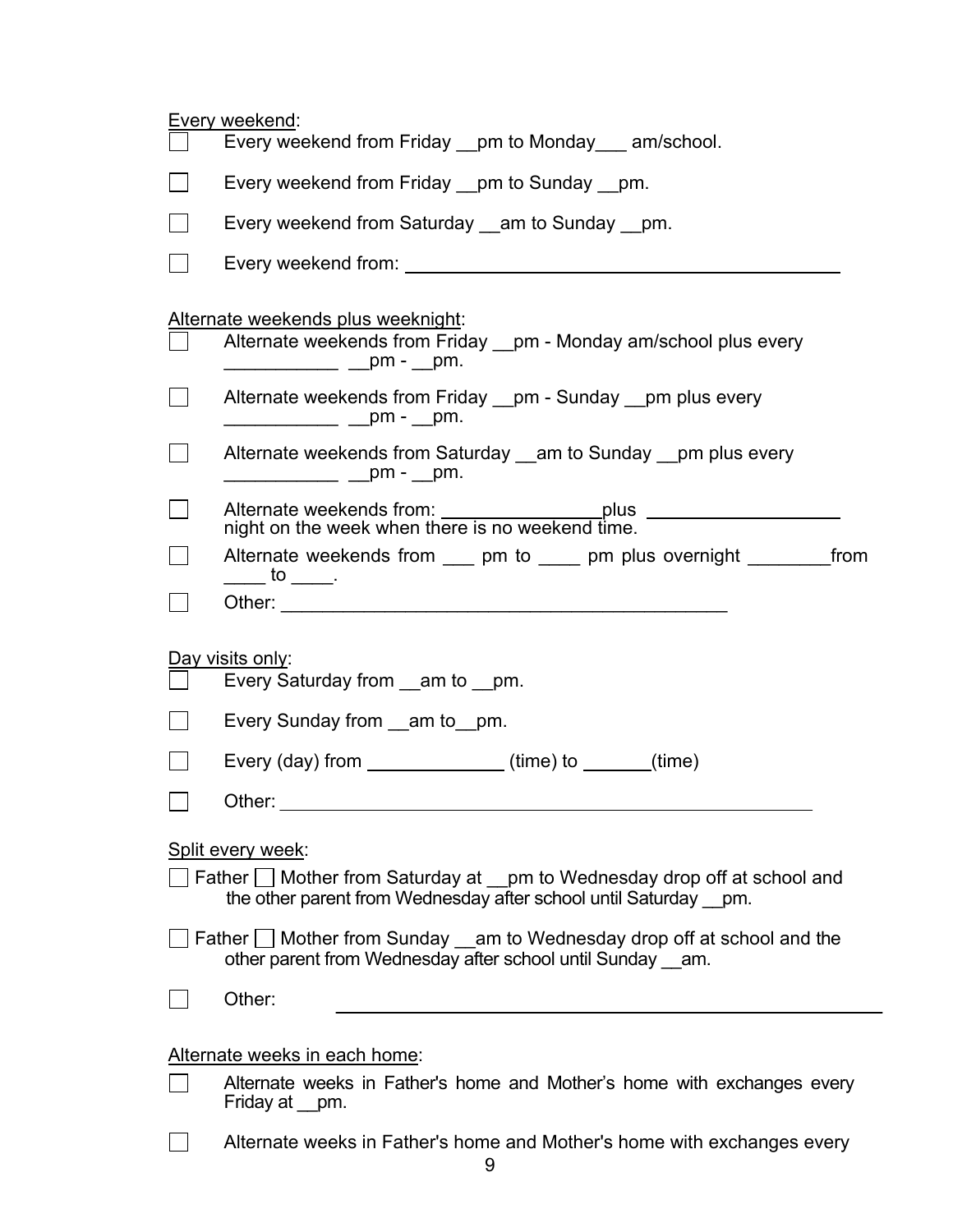(day) at (time).

 At the beginning of every calendar year the child/ren shall spend the first two weeks with the parent who has the first week in order to ensure that there is a variation in the weeks from year to year.

| $\sim$ $\sim$<br>.<br>, , , , , ,<br>. . |  |
|------------------------------------------|--|
|------------------------------------------|--|

Alternate two weeks in each home:

- Alternate two weeks in Father's home and Mother's home with exchanges every Friday at \_\_pm plus alternate Friday night from \_\_pm to Saturday with other parent.
- $\Box$  Alternate two weeks in Father's home and Mother's home with exchanges every Friday at *\_\_pm plus alternate Friday night from* pm to pm with other parent.
- $\Box$  Alternate two weeks in Father's home and Mother's home with exchanges every \_\_\_\_\_\_\_\_\_\_\_\_\_\_(day) at \_\_\_\_\_(time) plus alternate \_\_\_\_\_\_(day) from \_\_\_\_\_\_\_(time) to \_\_\_\_\_\_\_\_\_\_\_\_\_ with other parent.
	- Other: \_\_\_\_\_\_\_\_\_\_\_\_\_\_\_\_\_\_\_\_\_\_\_\_\_\_\_\_\_\_\_\_\_\_\_\_\_\_\_\_\_\_\_\_\_\_\_\_\_\_\_\_

Mid-week split and alternate weekends (2-2-5-5)

The schedule shall proceed as follows: The child/ren shall be with Mother Father from Monday at earth in Wednesday at \_\_\_\_\_\_\_, and with  $\Box$  Mother  $\Box$  Father from Wednesday at \_\_\_ until Friday at\_\_\_\_\_\_. The parents shall alternate each weekend from Friday at \_\_\_\_\_\_ to Monday at \_\_\_\_\_. [It is suggested that the same time be selected for all of the beginning and ending times]. During the time the child/ren is/are with a parent for a five-day block, the other parent shall have contact with the child/ren on\_\_\_\_\_\_\_ from\_\_\_\_\_ until  $\_\_\_\$ .

#### **6.3 Summer Schedule - At Least Age 3 through School Age**

#### Same schedule as school year:

- The same schedule shall continue through the summer.
- The same schedule shall continue through the summer except that either parent may travel with the child/ren for up to \_\_\_ days for a vacation. No later than April 1 the parents shall exchange proposed vacation schedules in writing. In odd years  $\Box$  Mother  $\Box$  Father shall have first preference for vacation time. In even years  $\Box$  Mother  $\Box$  Father shall have preference. The parents must respond to the proposed schedules by April 15. If the parent with preference for that year does not respond by April 15, the other parent who has responded by April 15 shall have preference. A detailed itinerary, including locations and telephone numbers where the child/ren and parent can be reached must be provided at least 10 days before travel.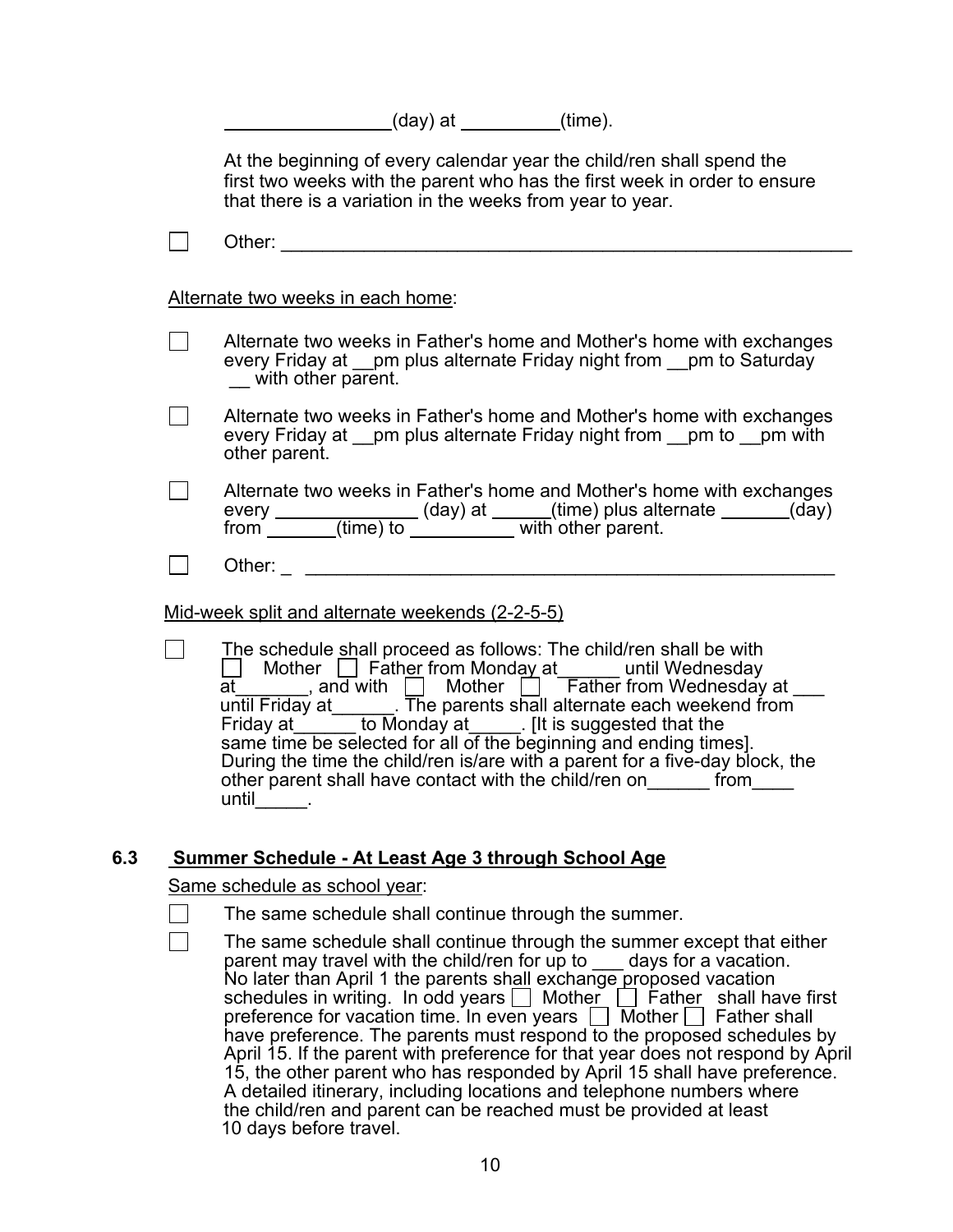| Other:                                                                                                                                                                                                                                                                                                                                                                                                                                                                    |
|---------------------------------------------------------------------------------------------------------------------------------------------------------------------------------------------------------------------------------------------------------------------------------------------------------------------------------------------------------------------------------------------------------------------------------------------------------------------------|
| Opposite schedule as school:                                                                                                                                                                                                                                                                                                                                                                                                                                              |
| The summer schedule shall be the exact opposite of the school year schedule<br>for Father's time and Mother's time.                                                                                                                                                                                                                                                                                                                                                       |
| The summer schedule shall be the exact opposite of the school year schedule<br>for Father's time and Mother's time except that either parent may travel with<br>the child/ren for up to days for a vacation.                                                                                                                                                                                                                                                              |
| No later than April 1 the parents shall exchange proposed vacation schedules in writing. In odd years $\Box$ Mother $\Box$ Father shall have<br>first preference for vacation time. In even years $\Box$ Mother<br>Father shall have preference. The parents must respond to the<br>proposed schedules by April 15. If the parent with preference for that<br>year does not respond by April 15, the other parent who has<br>responded by April 15 shall have preference. |
| A detailed itinerary, including locations and telephone numbers where<br>the child/ren and parent can be reached must be provided at least 10<br>days before travel.                                                                                                                                                                                                                                                                                                      |
| Other:                                                                                                                                                                                                                                                                                                                                                                                                                                                                    |
| * [refer back to specifics in section 6.2. It may be necessary to repeat the choices<br>selected here]                                                                                                                                                                                                                                                                                                                                                                    |
| Divided summer:                                                                                                                                                                                                                                                                                                                                                                                                                                                           |
| Father     Mother shall have the child/ren from one week after school is out until<br>July 15th and $\Box$ Father $\Box$ Mother shall have the child/ren from July 15th until<br>$\Box$ one week $\Box$ two weeks before school starts. The other parent shall have<br>reasonable parental times arranged between the parents during the summer.                                                                                                                          |
| Father $\Box$ Mother shall have the child/ren from the day after school is out until<br>(date) and $\Box$ Father $\Box$ Mother shall have the child/ren from $\Box$ (date) until<br>the day before school starts. The other parent shall have specified times of<br>access arranged between the parents during the summer as follows: ________.                                                                                                                           |
| Father   Mother shall have the child/ren from one week after school is out<br>until $\frac{\overline{\hspace{1cm}}}{\hspace{1cm}}$ (date) and $\overline{\hspace{1cm}}$ Father $\overline{\hspace{1cm}}$ Mother shall have the child/ren from $\frac{\hspace{1cm}}{\hspace{1cm}}$ (date) until one week before school starts. The other<br>parent shall have the child/ren every week from _______ night at _pm to<br>morning at _____.                                   |
|                                                                                                                                                                                                                                                                                                                                                                                                                                                                           |
|                                                                                                                                                                                                                                                                                                                                                                                                                                                                           |
| <b>Travel during Summer Break:</b>                                                                                                                                                                                                                                                                                                                                                                                                                                        |
| Either parent may travel with the child/ren during his/her time under the above<br>schedule.                                                                                                                                                                                                                                                                                                                                                                              |
| Father $\Box$ Mother may travel with the child/ren for the entire Summer Break in<br>even years. $\Box$ Father $\Box$ Mother may travel for the entire Summer Break in<br>odd years.                                                                                                                                                                                                                                                                                      |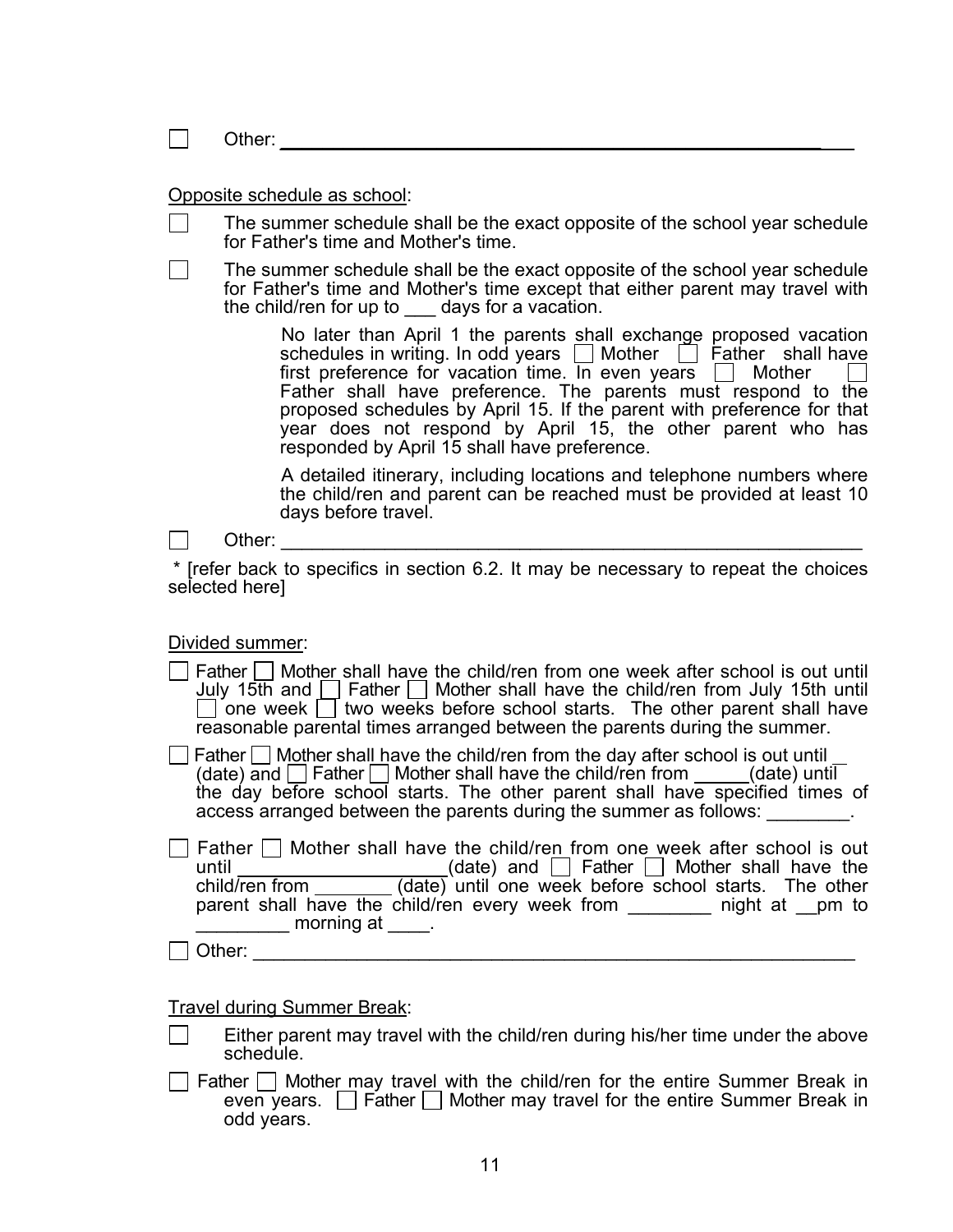|             | If either parent is going to exercise the "travel during Summer Break" option,<br>he/she must provide notice to the other parent no later than<br>△ April 1 May 1 △ Other: of when and where he/she plans to travel with the child/ren. At least 10 days prior to traveling, the parent<br>shall provide a detailed itinerary, including locations, and telephone numbers<br>where the child/ren and parent can be reached during the trip. |
|-------------|---------------------------------------------------------------------------------------------------------------------------------------------------------------------------------------------------------------------------------------------------------------------------------------------------------------------------------------------------------------------------------------------------------------------------------------------|
|             |                                                                                                                                                                                                                                                                                                                                                                                                                                             |
| 6.4         | <b>Holidays</b>                                                                                                                                                                                                                                                                                                                                                                                                                             |
|             | Winter School Break (December/January)                                                                                                                                                                                                                                                                                                                                                                                                      |
| Definition: | Winter Break is am/pm the last day of school until<br>am/pm the day before school starts again.<br>Winter Break is defined as: University of the University of the University of the University of the University of the University of the University of the University of the University of the University of the University of                                                                                                            |
|             | Regular schedule or one parent:<br>Whichever parent the child/ren is with that year under the regular parenting<br>schedule shall have that portion of Winter Break.<br>  Father   Mother shall have all of Winter Break every year.                                                                                                                                                                                                        |
|             |                                                                                                                                                                                                                                                                                                                                                                                                                                             |
|             | All of break alternate years:<br>Father $\Box$ Mother shall have all of Winter Break in $\Box$ even $\Box$ odd years.                                                                                                                                                                                                                                                                                                                       |
|             | Father   Mother shall have all of Winter Break in   even   odd years.                                                                                                                                                                                                                                                                                                                                                                       |
|             | One-half of break:<br>Father $\Box$ Mother shall have first half of Winter Break every year and $\Box$ Father<br>Mother shall have second half of Winter Break every year.                                                                                                                                                                                                                                                                  |
|             | Father     Mother shall have first half of Winter Break in even years and<br>Father     Mother shall have the second half of Winter Break. The schedule shall<br>be the opposite in odd years.                                                                                                                                                                                                                                              |
|             | <b>Travel during Winter Break:</b><br>Either parent may travel with t e child/ren during his/her time under the<br>above schedule.                                                                                                                                                                                                                                                                                                          |
|             | Father $\Box$ Mother may travel with the child/ren for the entire Winter Break in even<br>Father $\Box$ Mother may travel with the child/ren for the entire Winter<br>years.<br>Break in odd years.                                                                                                                                                                                                                                         |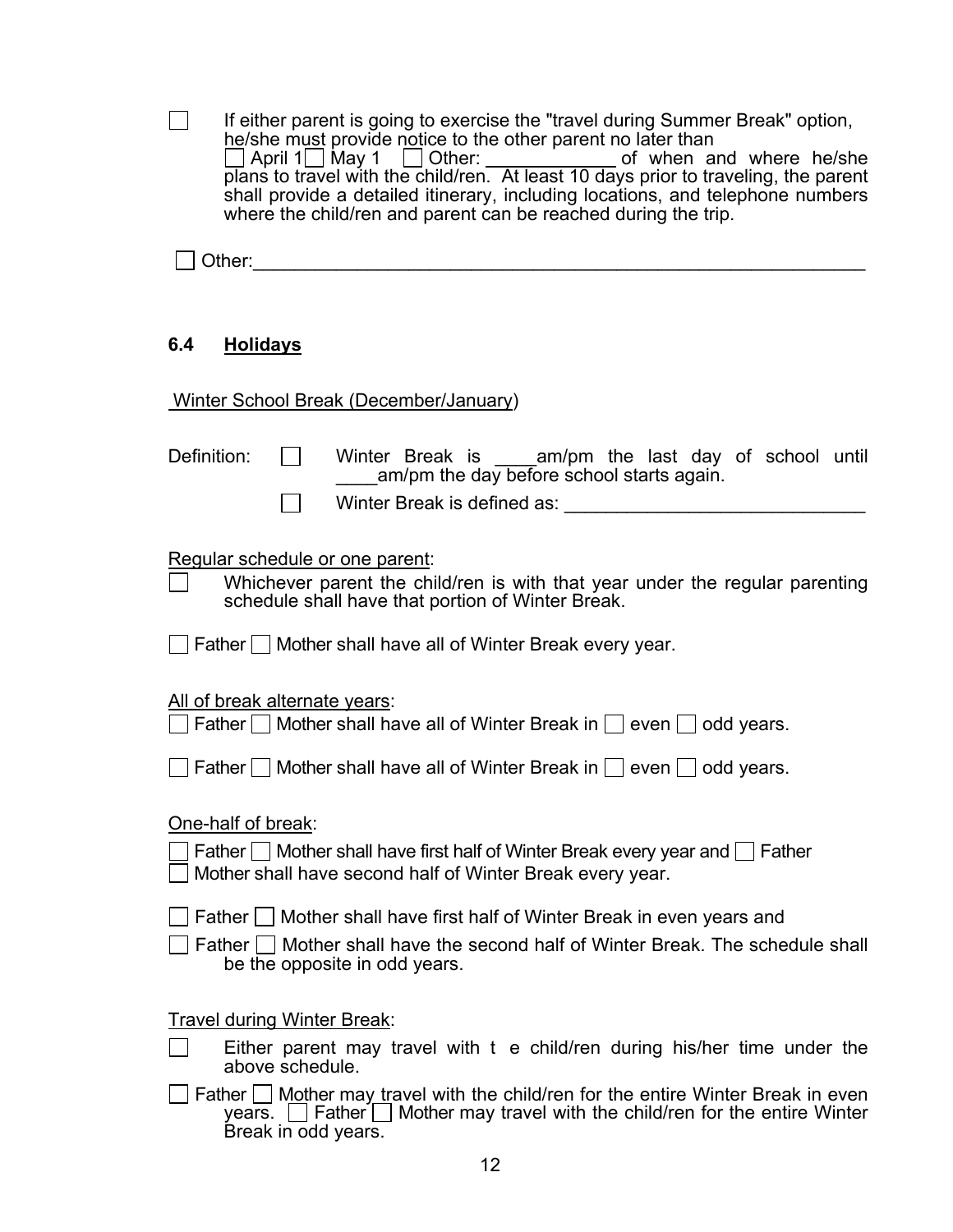| If either parent is going to exercise the "travel during Winter Break" option,<br>he/she must provide notice to the other parent no later than $\Box$ Sept 1 $\Box$ Sept<br>parent shall provide a detailed itinerary, including locations, and telephone<br>numbers where the child/ren and parent can be reached during the trip.             |
|-------------------------------------------------------------------------------------------------------------------------------------------------------------------------------------------------------------------------------------------------------------------------------------------------------------------------------------------------|
| Other:                                                                                                                                                                                                                                                                                                                                          |
|                                                                                                                                                                                                                                                                                                                                                 |
| Christmas Eve/Christmas Day:<br>The schedule chosen above shall apply.                                                                                                                                                                                                                                                                          |
| In addition to the above schedule, the following applies:                                                                                                                                                                                                                                                                                       |
| One parent Christmas Eve, one parent Christmas Day - same every year:                                                                                                                                                                                                                                                                           |
| Father $\Box$ Mother shall have the child/ren from am until pm<br>Christmas Eve and $\Box$ Father $\Box$ Mother shall have the child/ren from<br>pm Christmas Eve until __pm Christmas Day every year.                                                                                                                                          |
| One parent Christmas Eve and one parent Christmas Day - alternate years:<br>□ Father □ Mother shall have the child/ren from __am until _<br>pm<br>Christmas Eve and $\Box$ Father $\Box$ Mother shall have the child/ren<br>from __pm Christmas Eve until __pm Christmas Day in even years.<br>The schedule shall be the opposite in odd years. |
| One parent both Christmas Eve and Christmas Day - alternate years:<br>  Father     Mother shall have the child/ren Christmas Eve from am<br>to Christmas Day at __pm in even years. The schedule shall be the<br>opposite in odd years.                                                                                                         |
| <u>One parent both Christmas Eve &amp; Christmas Day - all years.</u>                                                                                                                                                                                                                                                                           |
| Other:                                                                                                                                                                                                                                                                                                                                          |
| Martin Luther King Day weekend: defined as Friday pm to<br>Monday __pm.<br>defined as <b>well</b> defined as                                                                                                                                                                                                                                    |
| whichever parent the child/ren is/are with that year under the regular<br>schedule.                                                                                                                                                                                                                                                             |
| Father Mother shall have Martin Luther King Day weekend every year.                                                                                                                                                                                                                                                                             |
| Father $\Box$ Mother shall have Martin Luther King Day weekend in even<br>years and the other parent shall have Martin Luther King Day weekend<br>in odd years.                                                                                                                                                                                 |
| Other:                                                                                                                                                                                                                                                                                                                                          |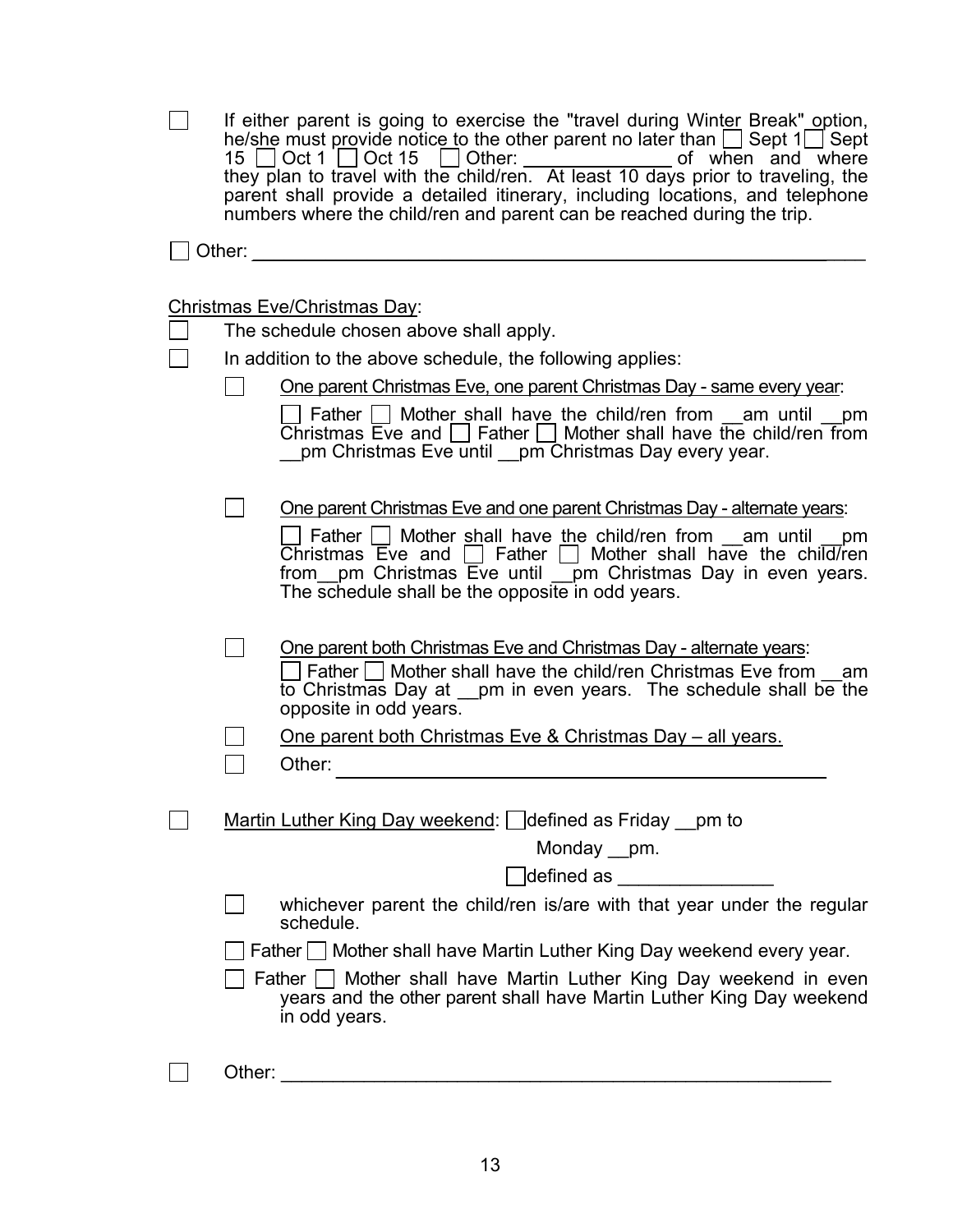| <b>President's Day weekend:</b> $\Box$ defined as Friday $\Box$ pm to                                                                                                                                                                                                                                                                                                                                                                                                         |
|-------------------------------------------------------------------------------------------------------------------------------------------------------------------------------------------------------------------------------------------------------------------------------------------------------------------------------------------------------------------------------------------------------------------------------------------------------------------------------|
| Monday __pm.<br>defined as                                                                                                                                                                                                                                                                                                                                                                                                                                                    |
| whichever parent the child/ren is/are with that year under the regular<br>schedule.                                                                                                                                                                                                                                                                                                                                                                                           |
| Father Mother shall have President's Day weekend every year.                                                                                                                                                                                                                                                                                                                                                                                                                  |
| Father   Mother shall have President's Day weekend in even years and<br>the other parent shall have President's Day weekend in odd years.                                                                                                                                                                                                                                                                                                                                     |
|                                                                                                                                                                                                                                                                                                                                                                                                                                                                               |
| <b>Spring Break:</b><br>defined as __pm last day of school to __pm the day<br>before school starts (Sunday).                                                                                                                                                                                                                                                                                                                                                                  |
|                                                                                                                                                                                                                                                                                                                                                                                                                                                                               |
| whichever parent the child/ren is/are with that year under the regular<br>schedule.                                                                                                                                                                                                                                                                                                                                                                                           |
| Father I Mother shall have Spring Break every year.                                                                                                                                                                                                                                                                                                                                                                                                                           |
| Father   Mother shall have Spring Break in even years and                                                                                                                                                                                                                                                                                                                                                                                                                     |
| Father   Mother shall have Spring Break in odd years.                                                                                                                                                                                                                                                                                                                                                                                                                         |
| Father $\Box$ Mother shall have the first half, the other parent, the second half.                                                                                                                                                                                                                                                                                                                                                                                            |
| Other: 2008 2009 2012 2022 2023 2024 2022 2022 2023 2024 2022 2023 2024 2022 2023 2024 2022 2023 2024 2022 20                                                                                                                                                                                                                                                                                                                                                                 |
| <b>Travel during Spring Break:</b>                                                                                                                                                                                                                                                                                                                                                                                                                                            |
| Either parent may travel with the child/ren during Spring Break during<br>his/her time and shall give at least 30 days notice to the other parent<br>and a detailed itinerary, locations, and telephone numbers where the<br>child/ren and parent can be reached at least 10 days before travel.                                                                                                                                                                              |
| Other:                                                                                                                                                                                                                                                                                                                                                                                                                                                                        |
| Either parent may travel with the child/ren during his/her time under the<br>above schedule.                                                                                                                                                                                                                                                                                                                                                                                  |
| Father $\Box$ Mother may travel with the child/ren for the entire Spring<br>Break in even years. $\Box$ Father $\Box$ Mother may travel for the entire<br>Spring Break in odd years.                                                                                                                                                                                                                                                                                          |
| If either parent is going to exercise the "travel during Spring Break"<br>option, she/he must provide notice to the other parent no later than<br>$\Box$ Jan 1 $\Box$ Jan 15 $\Box$ Feb 1 $\Box$ Feb 15 $\Box$ Other:<br>0t<br>the plans to travel with the child/ren. At least 10 days prior to traveling,<br>the parent shall provide a detailed itinerary, including locations, and<br>telephone numbers where the child/ren and parent can be reached<br>during the trip. |
| Other:                                                                                                                                                                                                                                                                                                                                                                                                                                                                        |

14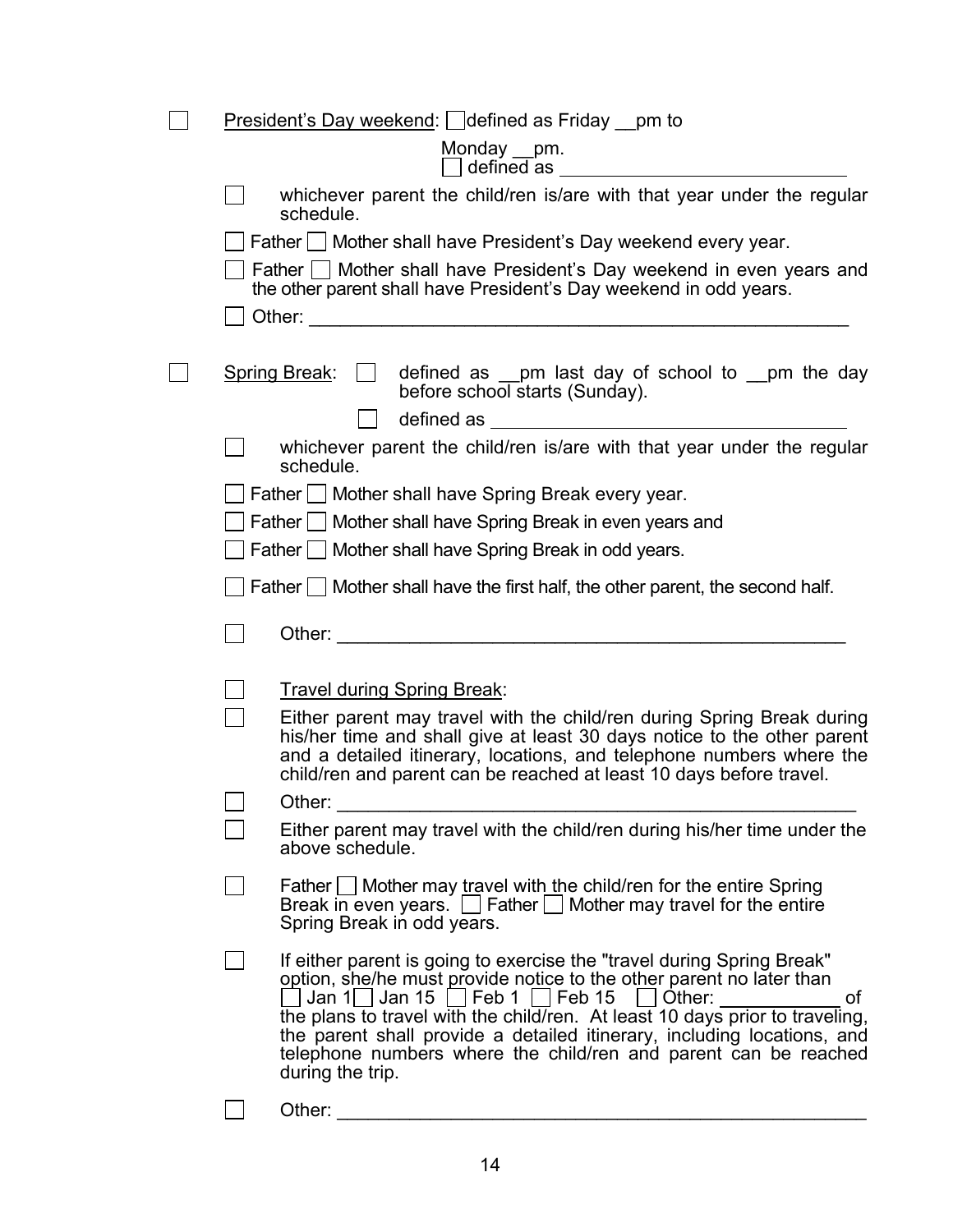| defined as _am to _pm on Easter Sunday.<br>Easter Sunday:<br>defined as: <u>The annual property of the set of the set of the set of the set of the set of the set of the set of the set of the set of the set of the set of the set of the set of the set of the set of the set of the set of</u>                                       |
|-----------------------------------------------------------------------------------------------------------------------------------------------------------------------------------------------------------------------------------------------------------------------------------------------------------------------------------------|
| whichever parent the child/ren is/are with that year under the regular<br>schedule.                                                                                                                                                                                                                                                     |
| Father Mother shall have Easter Sunday every year.                                                                                                                                                                                                                                                                                      |
| Father   Mother shall have Easter Sunday in even years and                                                                                                                                                                                                                                                                              |
| Father   Mother shall have Easter Sunday in odd years.                                                                                                                                                                                                                                                                                  |
|                                                                                                                                                                                                                                                                                                                                         |
|                                                                                                                                                                                                                                                                                                                                         |
| Mother's Day/Father's Day:                                                                                                                                                                                                                                                                                                              |
| If the child/ren is/are not already with the Mother/Father on this day,<br>then the Mother/Father shall be entitled to have the child/ren for<br>Mother's/Father's Day from ________ to _________                                                                                                                                       |
|                                                                                                                                                                                                                                                                                                                                         |
|                                                                                                                                                                                                                                                                                                                                         |
| <u>Memorial Day weekend: <math>\Box</math></u> defined as Friday $\Box$ pm to Monday $\Box$ pm.                                                                                                                                                                                                                                         |
| defined as $\_$                                                                                                                                                                                                                                                                                                                         |
| whichever parent the child/ren is/are with that year under the regular<br>schedule.                                                                                                                                                                                                                                                     |
| Father Mother shall have Memorial Day weekend every year.                                                                                                                                                                                                                                                                               |
| Father $\Box$ Mother shall have Memorial Day weekend in even years and the<br>other parent shall have Memorial Day weekend in odd years.                                                                                                                                                                                                |
|                                                                                                                                                                                                                                                                                                                                         |
|                                                                                                                                                                                                                                                                                                                                         |
| $\Box$ defined as __am to __pm on July 4 <sup>th</sup> to ____ on July 5th<br><u>July 4th</u> :<br>defined as <u>Electron and the set of the set of the set of the set of the set of the set of the set of the set of the set of the set of the set of the set of the set of the set of the set of the set of the set of the set of</u> |
| whichever parent the child/ren is/are with that year under the regular<br>schedule.                                                                                                                                                                                                                                                     |
| Father I Mother shall have July 4th every year.                                                                                                                                                                                                                                                                                         |
| Father Shother shall have July 4th in even years and                                                                                                                                                                                                                                                                                    |
| Father Mother shall have July 4th in odd years.                                                                                                                                                                                                                                                                                         |
| Other: and the state of the state of the state of the state of the state of the state of the state of the state of the state of the state of the state of the state of the state of the state of the state of the state of the                                                                                                          |
| Labor Day weekend:<br>defined as Friday pm to Monday pm.                                                                                                                                                                                                                                                                                |
| whichever parent the child/ren is/are with that year under the regular<br>schedule.                                                                                                                                                                                                                                                     |
| Father   Mother shall have Labor Day weekend every year.                                                                                                                                                                                                                                                                                |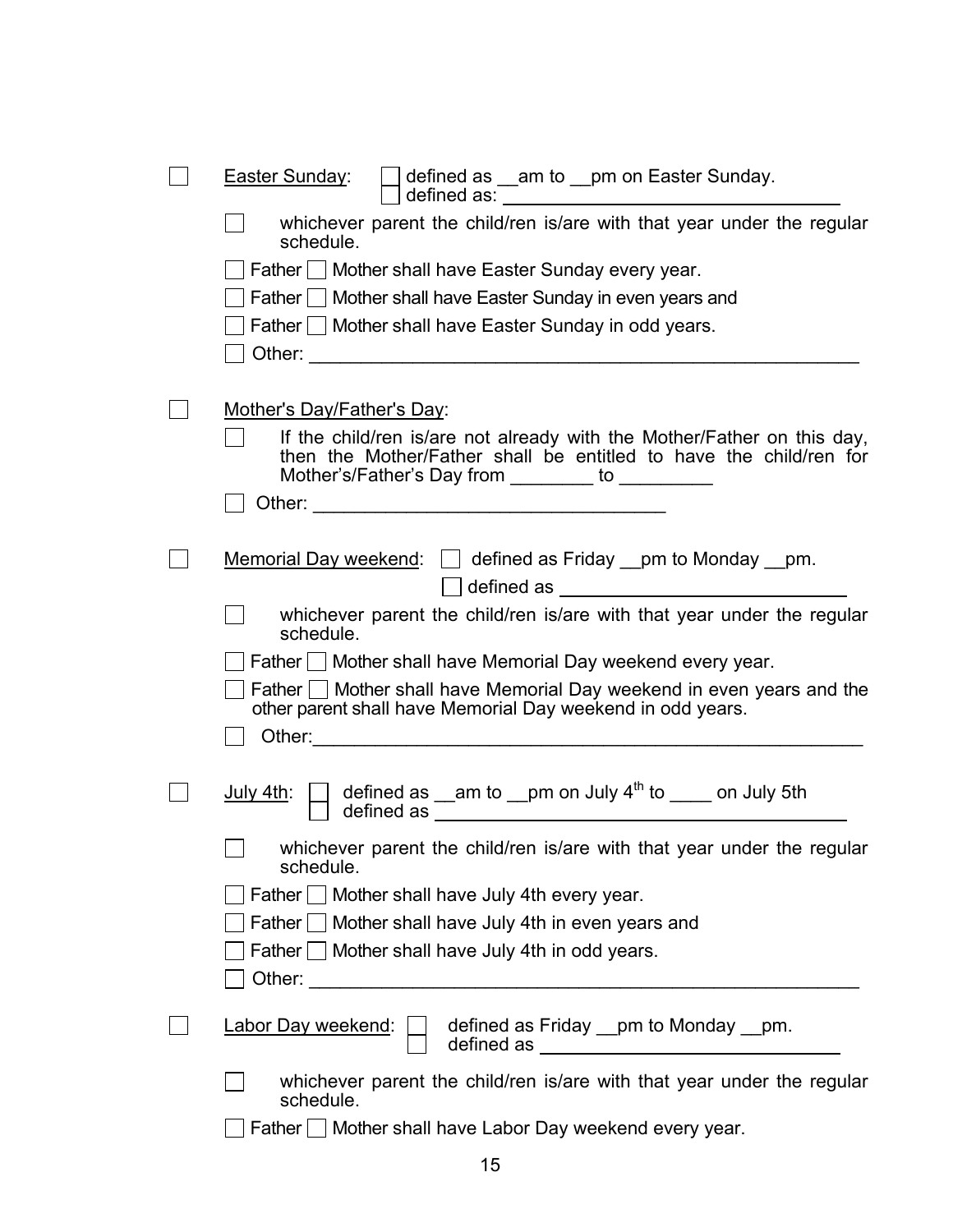| Father $\Box$ Mother shall have Labor Day weekend in even years and the<br>other parent shall have Labor Day weekend in odd years.                    |
|-------------------------------------------------------------------------------------------------------------------------------------------------------|
|                                                                                                                                                       |
| Columbus Day weekend: [   defined as Friday _pm to Monday _pm.<br>defined as $\frac{1}{\sqrt{1-\frac{1}{2}}\left(\frac{1}{2}-\frac{1}{2}\right)}$     |
| whichever parent the child/ren is/are with that year under the regular<br>schedule.                                                                   |
| Father   Mother shall have Columbus Day weekend every year.                                                                                           |
| Father   Mother shall have Columbus Day weekend in even years and the<br>other parent shall have Columbus Day weekend in odd years.                   |
|                                                                                                                                                       |
|                                                                                                                                                       |
| Halloween:<br>defined as _pm to _pm on Halloween day.                                                                                                 |
| whichever parent the child/ren is/are with that year under our regular schedule.                                                                      |
| Father I Mother shall have Halloween every year.                                                                                                      |
| Father   Mother shall have Halloween in even years and                                                                                                |
| Father I Mother shall have Halloween in odd years.                                                                                                    |
|                                                                                                                                                       |
| Thanksgiving:<br>defined as __am to __pm on Thanksgiving Day.<br>defined as Wednesday after school until ______________<br>(day & time)<br>defined as |
| whichever parent the child/ren is/are with that year under our regular schedule.                                                                      |
| Father   Mother shall have Thanksgiving every year.                                                                                                   |
| Father   Mother shall have Thanksgiving in even years and                                                                                             |
| Father $\Box$ Mother shall have Thanksgiving in odd years.                                                                                            |
| Mother shall have Wednesday/Thursday in _____ years and Friday/Saturday<br>$\mathsf{in}$ years.                                                       |
| Father shall have Wednesday/Thursday in ____ years and Friday/Saturday<br>$\mathsf{in}$ years.                                                        |
| Other:                                                                                                                                                |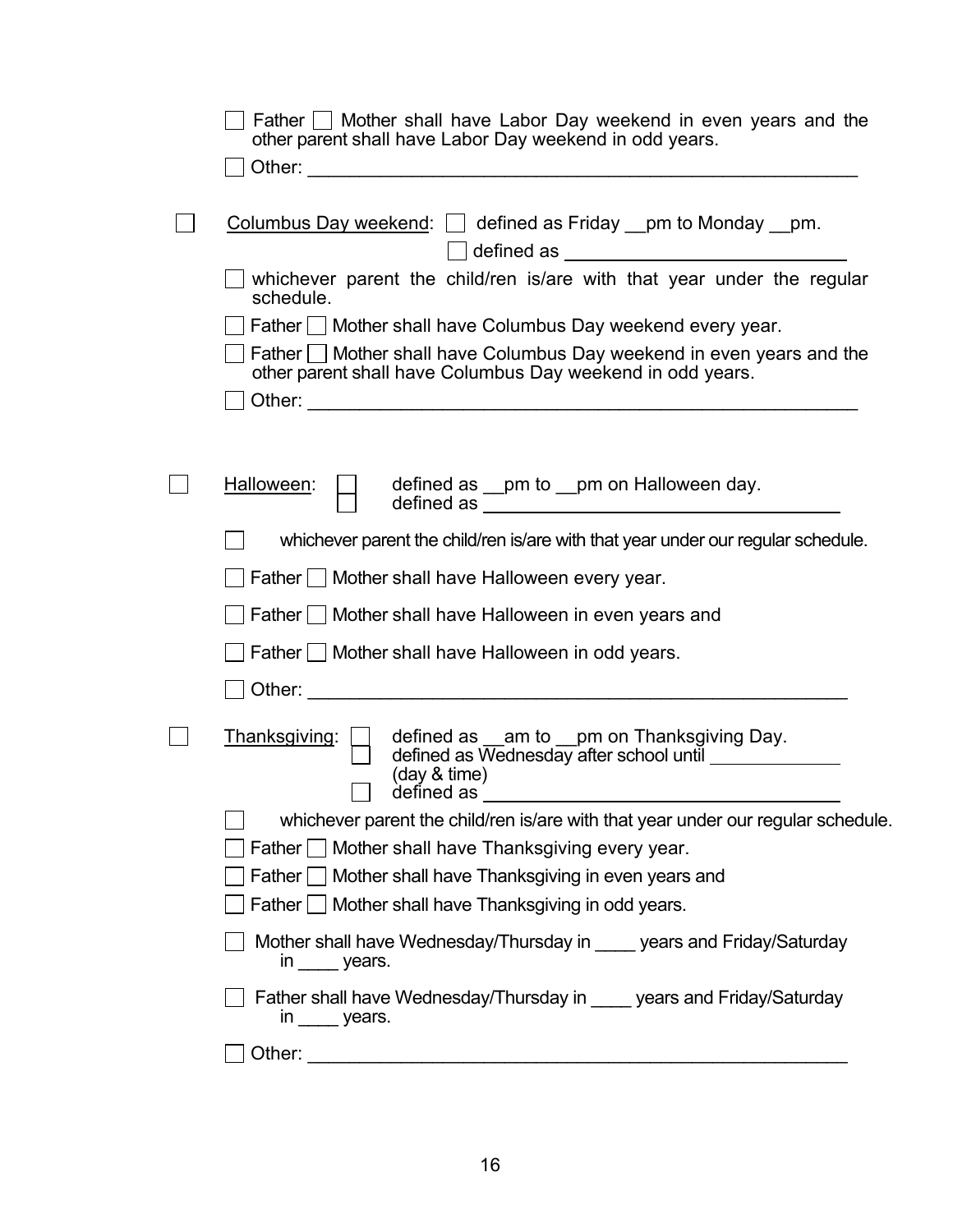|     | defined as $\_pm$ to $\_pm$ .<br>Passover:<br>Father $\Box$ Mother shall have the $\Box$ first night $\Box$ second night every year.<br>Father $\Box$ Mother shall have the $\Box$ first night $\Box$ second night every year.                                     |
|-----|--------------------------------------------------------------------------------------------------------------------------------------------------------------------------------------------------------------------------------------------------------------------|
|     | $H$ anukkah: $\Box$ defined as _pm to _pm.<br>$\Box$ Father $\Box$ Mother shall have nights: 1 2 3 4 5 6 7 8 (circle which nights)<br>$\Box$ Father $\Box$ Mother shall have nights: 1 2 3 4 5 6 7 8 (circle which nights)                                         |
|     | Rosh Hashanah: <u>www.community.com</u>                                                                                                                                                                                                                            |
|     | Other<br>holidays and<br>other school recesses:<br>(please<br>specify)                                                                                                                                                                                             |
| 6.5 | <b>Birthdays</b><br>(date)                                                                                                                                                                                                                                         |
|     | (date)                                                                                                                                                                                                                                                             |
|     | Parent's Birthday:                                                                                                                                                                                                                                                 |
|     | When it is Father's or Mother's birthday, the birthday parent shall be entitled to<br>have the child/ren for _______ hours on the birthday and shall give notice to<br>the other parent of his/her plan to exercise this option at least three days in<br>advance. |
|     |                                                                                                                                                                                                                                                                    |
|     | Child/ren's Birthday:                                                                                                                                                                                                                                              |
|     | When it is the child/ren's birthday, the child/ren will be with Father during $\Box$<br>even $\Box$ odd years and with Mother on the $\Box$ even<br>Jodd years.                                                                                                    |
|     | The parents will hold a joint birthday celebration every year with Father<br>organizing it during $\Box$ even $\Box$ odd years and Mother organizing it during<br>the other years.                                                                                 |
|     | Alternate birthdays with each parent in the case of multiple children.                                                                                                                                                                                             |

- **6.6 Schedule Changes** Time spent with the child/ren is both a right and a responsibility.
- A parent making a request for a change shall make the request: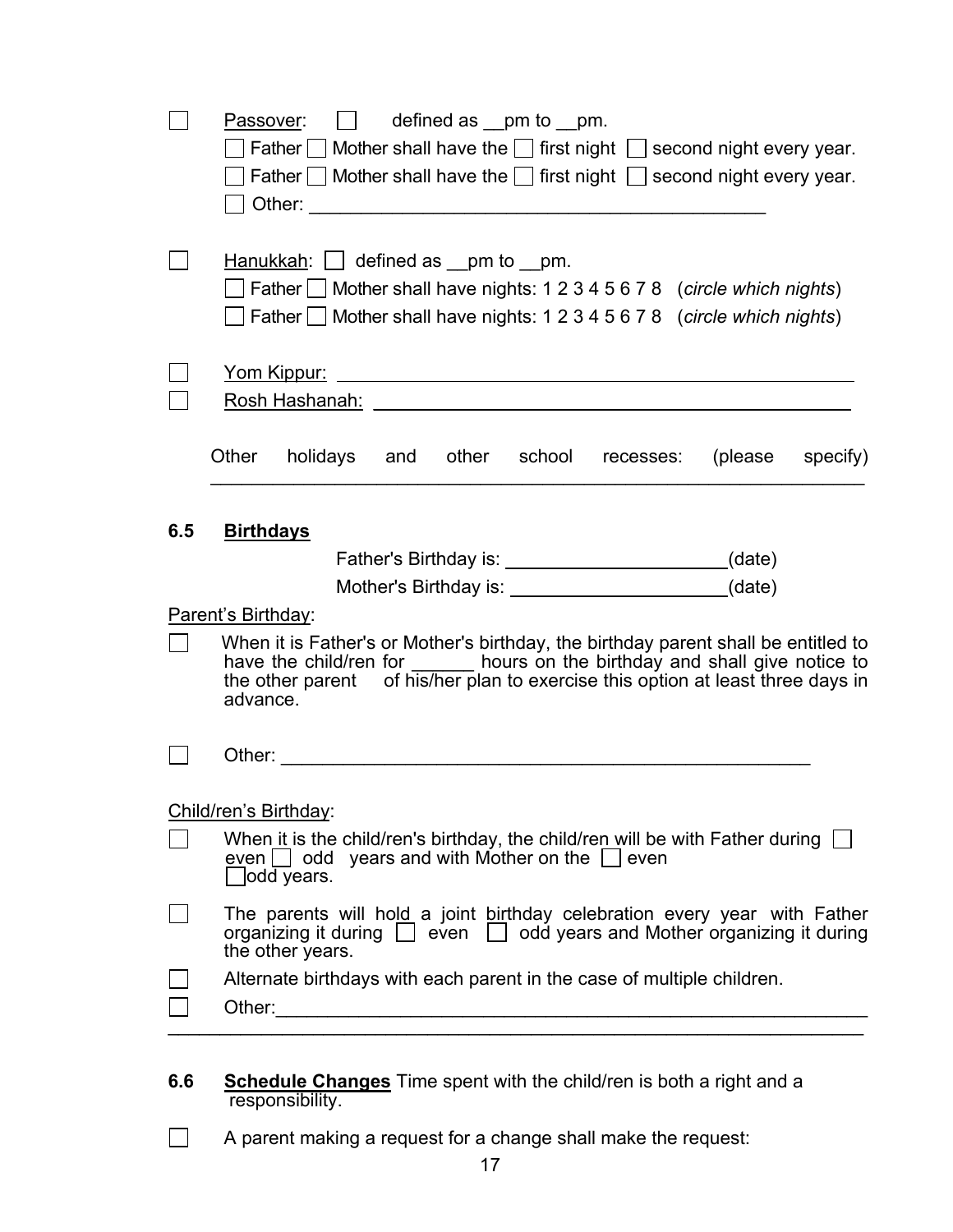|    |        | The parent transferring the child/ren to another location.<br>shall be responsible for the transportation.                                                                                                          |
|----|--------|---------------------------------------------------------------------------------------------------------------------------------------------------------------------------------------------------------------------|
|    |        | The parent receiving the child/ren is responsible for transportation                                                                                                                                                |
|    |        | Father $\Box$ Mother shall provide all the transportation between parents.                                                                                                                                          |
|    |        | The parent receiving the child/ren shall transport the child/ren.                                                                                                                                                   |
|    | 7.1    | <b>Transportation</b>                                                                                                                                                                                               |
| 7. |        | <b>Transportation and Exchanges of Child/ren</b>                                                                                                                                                                    |
|    |        | of the alternative care.                                                                                                                                                                                            |
|    |        | If one of the parents must incur expenses to provide care for the<br>child/ren when it is the responsibility of the other parent to do so,<br>the parent initially responsible shall bear the expense               |
|    |        | that parent shall be responsible for finding alternative care for the child/ren.<br>The other parent may provide care.                                                                                              |
|    |        | If a parent fails to care for the child/ren during scheduled time                                                                                                                                                   |
|    |        | A parent requesting a change of schedule shall be responsible<br>for any additional child care or transportation costs resulting from<br>the change.                                                                |
|    |        | A parent receiving a request shall respond:<br>in person $\Box$ by phone $\Box$ in writing $\Box$ by e-mail<br>any method is acceptable.                                                                            |
|    |        | A parent receiving a request for a change shall respond as soon as<br>possible, but in any event must respond within<br>24 hours one week two weeks other<br>after receiving the request.                           |
|    | $\Box$ | A parent making a request for a change shall make the request as<br>soon a possible, but in any event, no less than $\Box$ 24 hours $\Box$ one week $\Box$ two weeks $\Box$ other<br>before the change is to occur. |
|    |        | in person $\Box$ by phone $\Box$ in writing $\Box$ by e-mail<br>any method is acceptable.                                                                                                                           |

## **7.2 Exchanges**

 Exchanges shall be at Mother's and Father's homes unless another place is agreed upon.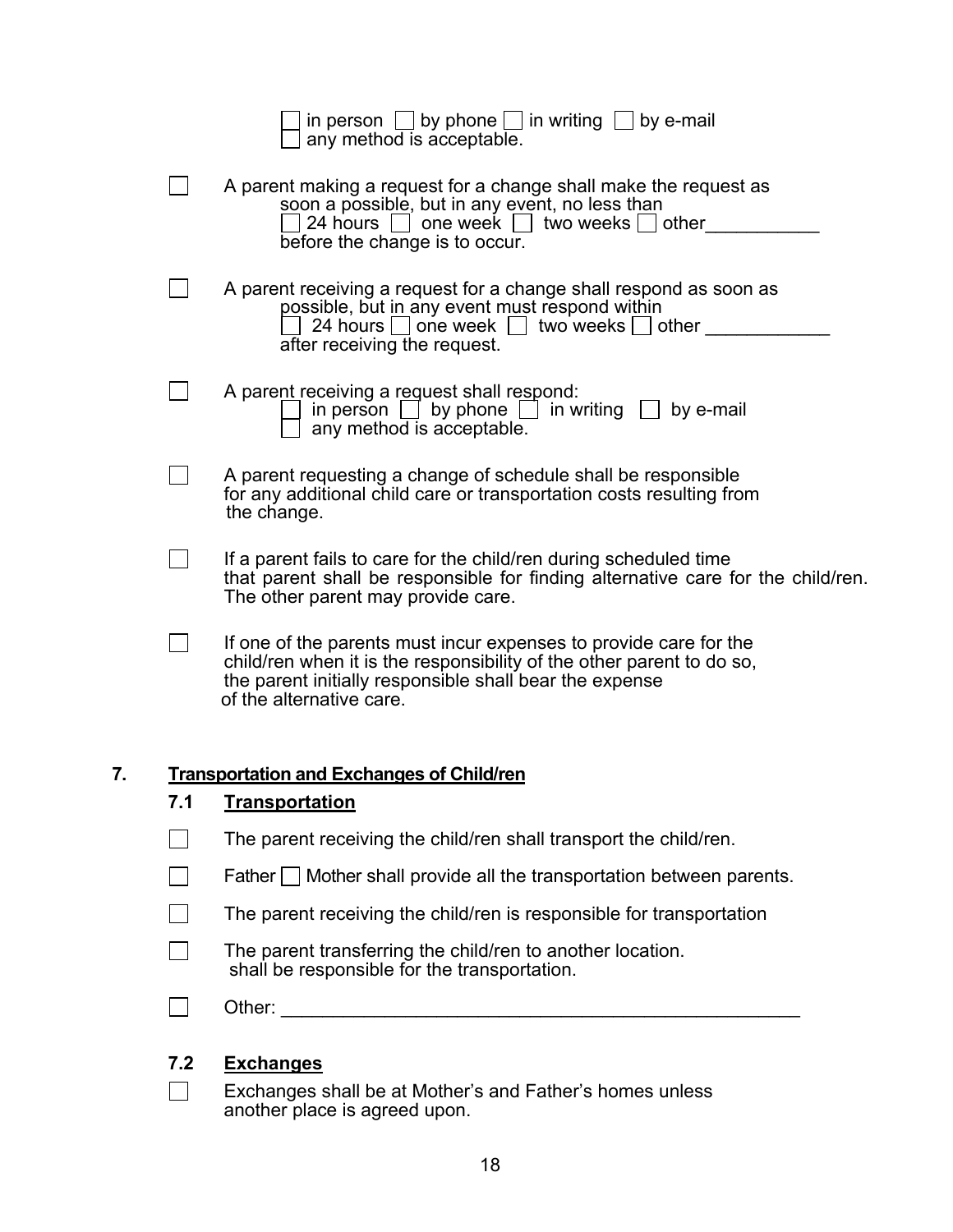| Exchanges shall be at<br>another place is agreed upon.                                                                                                                                                                                                                                                                                                          | unless |
|-----------------------------------------------------------------------------------------------------------------------------------------------------------------------------------------------------------------------------------------------------------------------------------------------------------------------------------------------------------------|--------|
| When school is in session all exchanges shall occur at the child/ren's<br>school.                                                                                                                                                                                                                                                                               |        |
| When school is not in session exchanges shall take place at<br>(location) at $($ time, if not previously specified in the plan).                                                                                                                                                                                                                                |        |
| Exchanges shall occur on time. Each parent shall be on time for the drop<br>off and pick up of the child/ren and shall have the child/ren ready. If a<br>parent is more than 30 minutes late without contacting the other parent to<br>make other arrangements; the parent with the child/ren may proceed with<br>other plans and activities for the child/ren. |        |
| Exchanges shall occur on time. Each parent shall be on time for the drop<br>off and pick up of the child/ren and shall have the child/ren ready. If a<br>parent is more than _______ late without contacting the other parent to<br>make other arrangements; the parent with the child/ren may proceed with<br>other plans and activities for the child/ren.    |        |
| Each parent shall give the other parent information about the<br>child/ren's homework, school projects, appointments and activities that<br>need attention while the child/ren is/are with the other parent.                                                                                                                                                    |        |
| Each parent will talk to the other parent about the child/ren's sleep and eating<br>schedule, any medications or health matters and their general condition<br>before exchanges.                                                                                                                                                                                |        |
| When exchanging the child/ren the parents shall neither discuss other issues<br>nor fight, nor be sarcastic nor demonstrate anger during the exchange.                                                                                                                                                                                                          |        |
| Other:                                                                                                                                                                                                                                                                                                                                                          |        |
|                                                                                                                                                                                                                                                                                                                                                                 |        |

#### **8. Special Circumstances**

**8.1 Domestic Violence, Child Abuse and Neglect** The parents agree to the following because of past circumstances involving domestic violence or child abuse and neglect:

| All reports and records made available to $\Box$ Mother $\Box$ Father                                                            |
|----------------------------------------------------------------------------------------------------------------------------------|
| shall not include the address of the other parent or the child/ren if residing<br>with the parent with the confidential address. |

**Example 20** All caregivers shall be notified of any restrictions regarding contact with the child/ren.

 $\Box$  Mother  $\Box$  Father shall have supervised visits with the child/ren. The visits shall be held at (specify time) the following times:

and under the following conditions: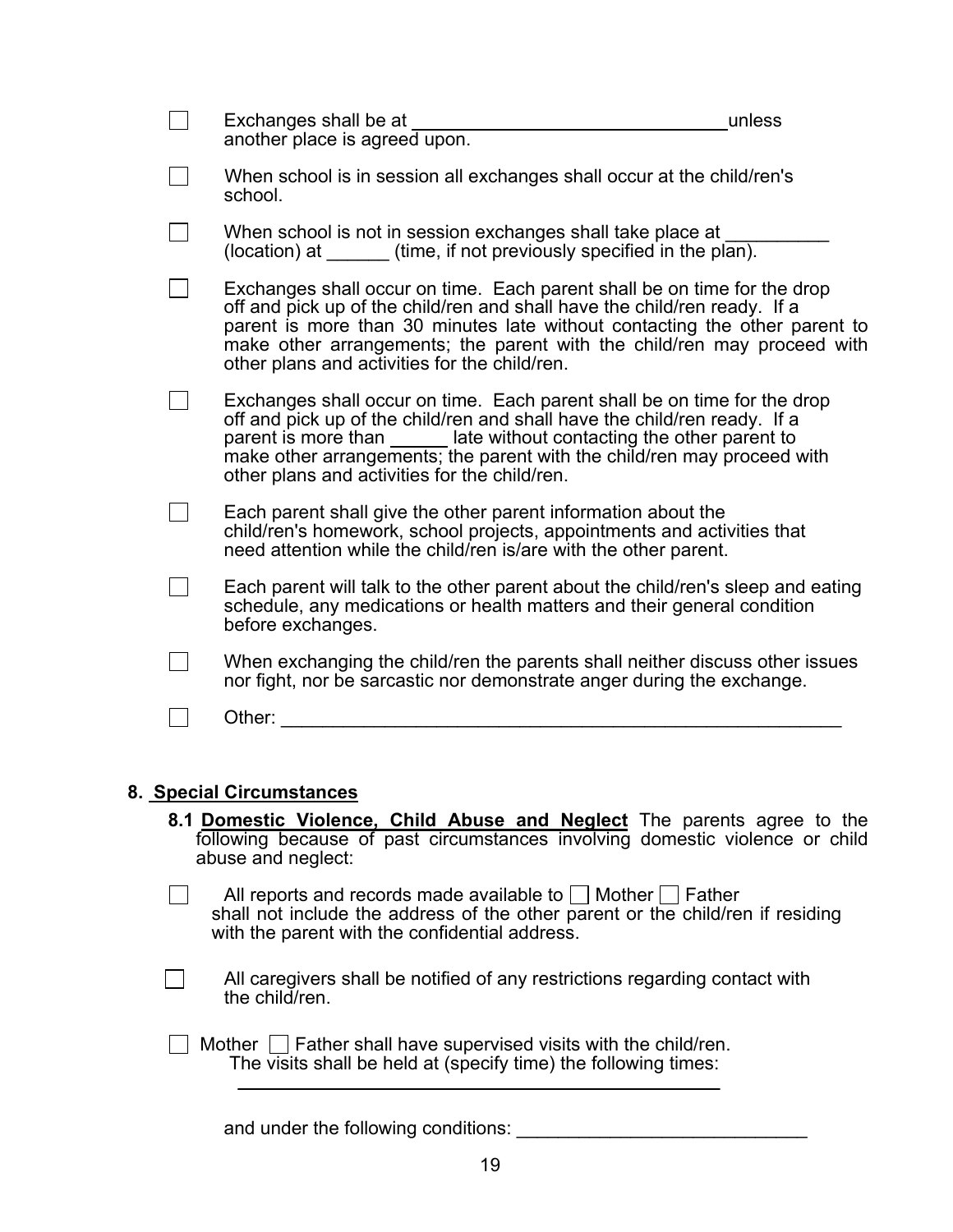| The visits shall be supervised by:<br>professional person/agency:                                                                                                                                                                                             |
|---------------------------------------------------------------------------------------------------------------------------------------------------------------------------------------------------------------------------------------------------------------|
| The costs of the supervised visits will be paid as follows:                                                                                                                                                                                                   |
| Confirmation of the willingness to supervise visits will be obtained                                                                                                                                                                                          |
| Exchanges of the child/ren shall be supervised by a mutually<br>agreed upon<br>third party<br>professional person/agency (specify)<br>alternate ______<br>for the beginning of parenting time<br>intervent of parenting time<br>for the entire parenting time |
| Mother $\Box$ Father shall not have visits with the child/ren at this time.                                                                                                                                                                                   |
| She/he may maintain contact with the child/ren through:                                                                                                                                                                                                       |
|                                                                                                                                                                                                                                                               |
| □ daily □ weekly                                                                                                                                                                                                                                              |
| She/he may not have contact at this time.                                                                                                                                                                                                                     |
| Mother   Father agrees to seek counseling with _<br>At the completion of the counseling the provider shall submit a statement<br>by affidavit acknowledging                                                                                                   |
| the parent's fitness to resume contact<br>a recommendation for unsupervised visitation<br>a recommendation for continued supervision<br>under specified conditions                                                                                            |
| 8.2 Alcohol or Substance Abuse The parents agree to the following:                                                                                                                                                                                            |
| All reports and records made available to $\Box$ Mother $\Box$ Father shall not<br>include the address of the other parent if the address has been given<br>protection with an order of confidentiality.                                                      |
| Mother   Father shall continue to attend a 12 step or similar program and<br>provide evidence to the other parent of such attendance.                                                                                                                         |
| Mother $\Box$ Father agrees to seek counseling with<br>At the completion of the counseling the provider shall submit a statement by<br>affidavit acknowledging:                                                                                               |
| the parent's fitness to resume contact                                                                                                                                                                                                                        |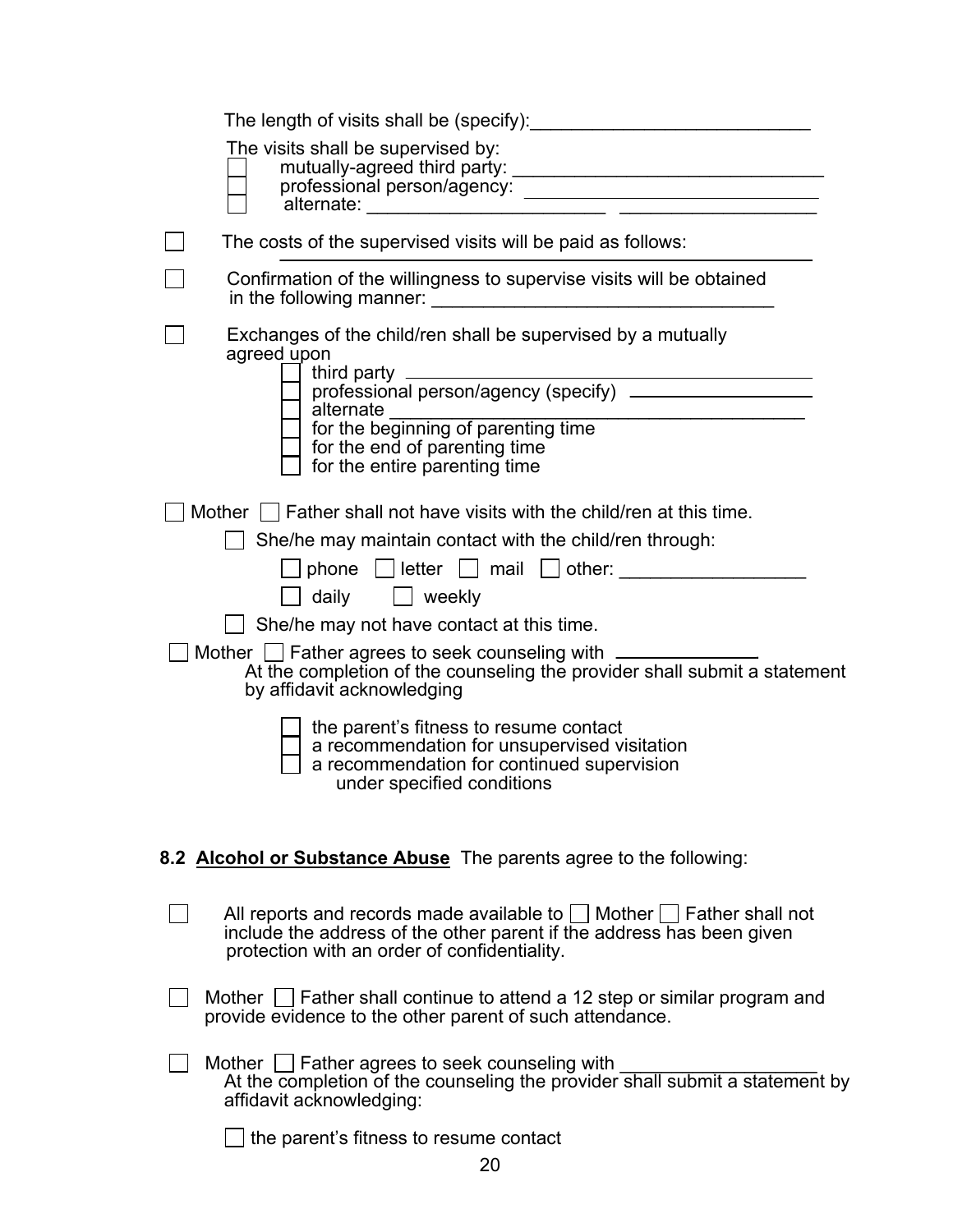| a recommendation for unsupervised visitation with the child/ren<br>a recommendation for continued supervision under specified conditions |
|------------------------------------------------------------------------------------------------------------------------------------------|
| Mother $\Box$ Father shall modify her/his behavior in the presence of the child/ren<br>in the following ways:                            |
| She/he shall not operate a motor vehicle within ____ hours of consuming<br>drugs or alcohol.                                             |
| She/he shall not consume alcohol or drugs within hours of<br>visiting with the child/ren.                                                |
| She/he will not consume alcohol or drugs while the child/ren is/are<br>in her/his care.                                                  |
| She/he shall not allow others to consume alcohol or drugs in the<br>presence of the child/ren.                                           |
| She/he shall submit to a drug and alcohol screening performed                                                                            |
| by _____________basis for ___________(time period).                                                                                      |
| Mother $\Box$ Father shall have supervised visits with the child/ren.<br>The visits shall be held at (specify time) the following times: |
|                                                                                                                                          |
| The length of visits shall be (specify)                                                                                                  |
| The visits shall be supervised by:                                                                                                       |
| alternate<br>The costs of the supervised visits will be paid as follows:                                                                 |
| Confirmation of the willingness to supervise visits will be obtained<br>in the following manner:                                         |
| Exchanges of the child/ren shall be supervised by a mutually<br>agreed upon                                                              |
| for the beginning of parenting time<br>for the end of parenting time<br>for the entire parenting time                                    |
| Mother     Father shall not have visits with the child/ren at this time.                                                                 |
| She/he may maintain contact with the child/ren through:                                                                                  |
| phone $\Box$ letter $\Box$ mail $\Box$ other:                                                                                            |
| daily $\Box$ weekly                                                                                                                      |
| She/he may not have contact at this time                                                                                                 |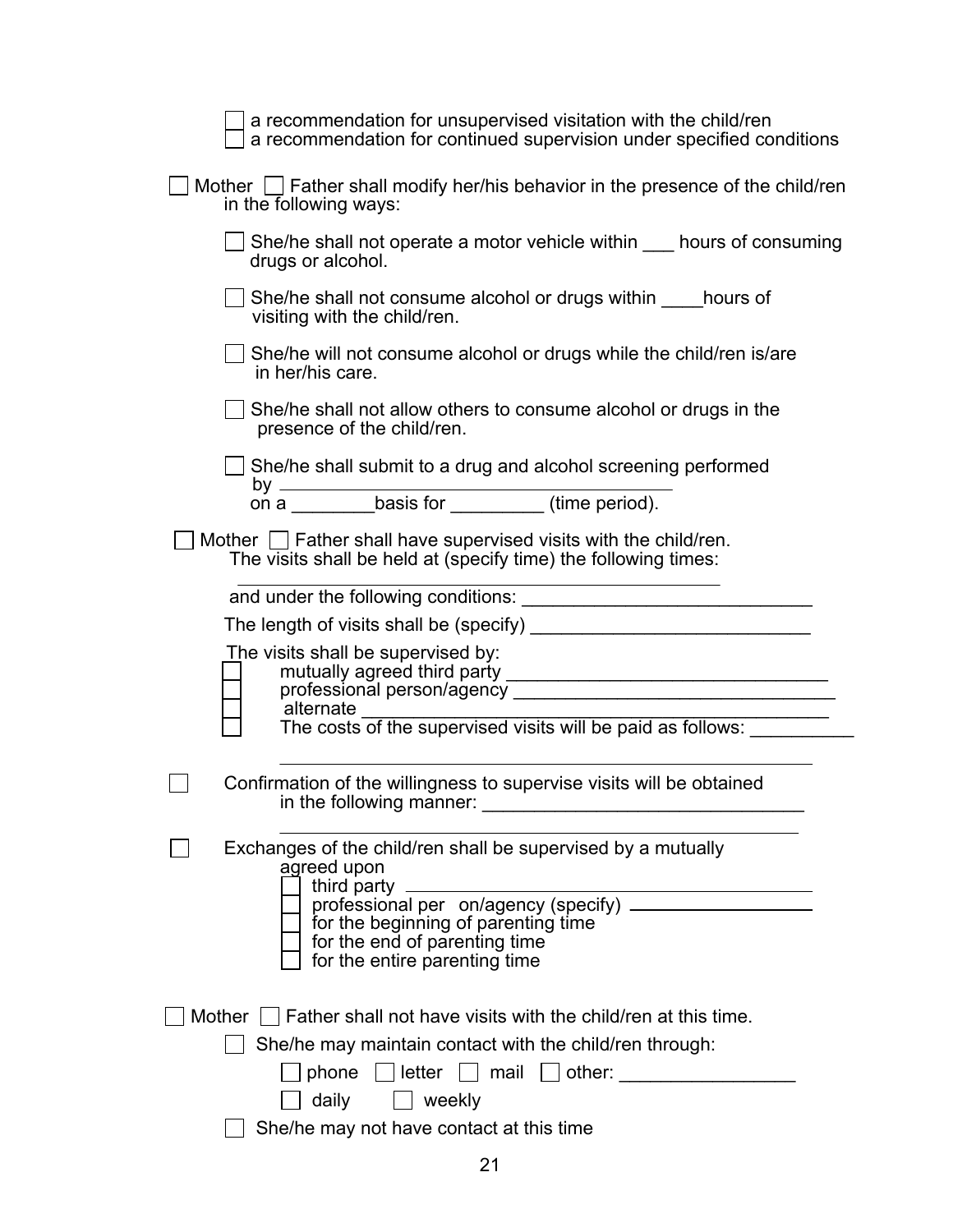#### **9. Move by Parent - Notice and Future Schedule**

- Each parent shall give at least days written notice to the other parent of any intent to move.
- $\vert \ \vert$  After receiving notice of a move, the parents shall review the parenting agreement to try to reach a modified parenting agreement that shall be best for the child/ren.
- $\Box$  The child/ren shall stay with the remaining parent until the parents reach a modified parenting agreement or the court orders a modification after a parent has filed a motion to modify custody.
- $\vert \ \vert$  The agreed-upon parenting schedule shall be maintained until a court has made a determination or there is an agreement in writing upon a modified parenting plan.
- $\vert \ \vert$  It is agreed that it is in the best interests of their child/ren to maintain contact with both parents. For this reason neither parent shall move more than

\_\_\_\_\_\_ miles or a \_\_\_\_\_ minute drive from the other parent.<br>The parents agree that they will not seek to change the parenting schedule  $\Box$ because of a move regardless of state law, unless the moving party can establish by a preponderance of the evidence that it is in the best interest of the child/ren to do so.

#### **10. Vacations and Travel by Child/ren**

- Either parent may travel with the child/ren during his/her custody time. The parent traveling with the child/ren shall give the other parent at least days notice before traveling out of state unless there is an emergency, and shall provide the other parent with a detailed itinerary, including locations and telephone numbers where the child/ren and parent can be reached at least days before traveling.
- The child/ren may travel for an organized school, religious, or social activity, as arranged by the parent the child/ren is/are with during that parent's time. If the child/ren is/are involved in a special activity, the parents agree that it is in his/her/their best interest that the child/ren travels during one parent's time.
- If the child/ren is/are traveling for an organized school, religious, or social activity, or with relatives or similar travel for more than days, the parent who made the arrangements shall give the information to the other parent in advance of the travel.
- $\Box$  When the child/ren travel(s) for more than  $\Box$  days, the parent or person traveling with the parent or person traveling with the child/ren shall have the child/ren call the other parent every  $\frac{d}{dx}$  day(s).
- | | Other:

#### **10.1 Foreign Travel**

 $\Box$  The parents agree that the child/ren may travel with the other parent out of the country. At least a days prior to traveling, the parent shall provide a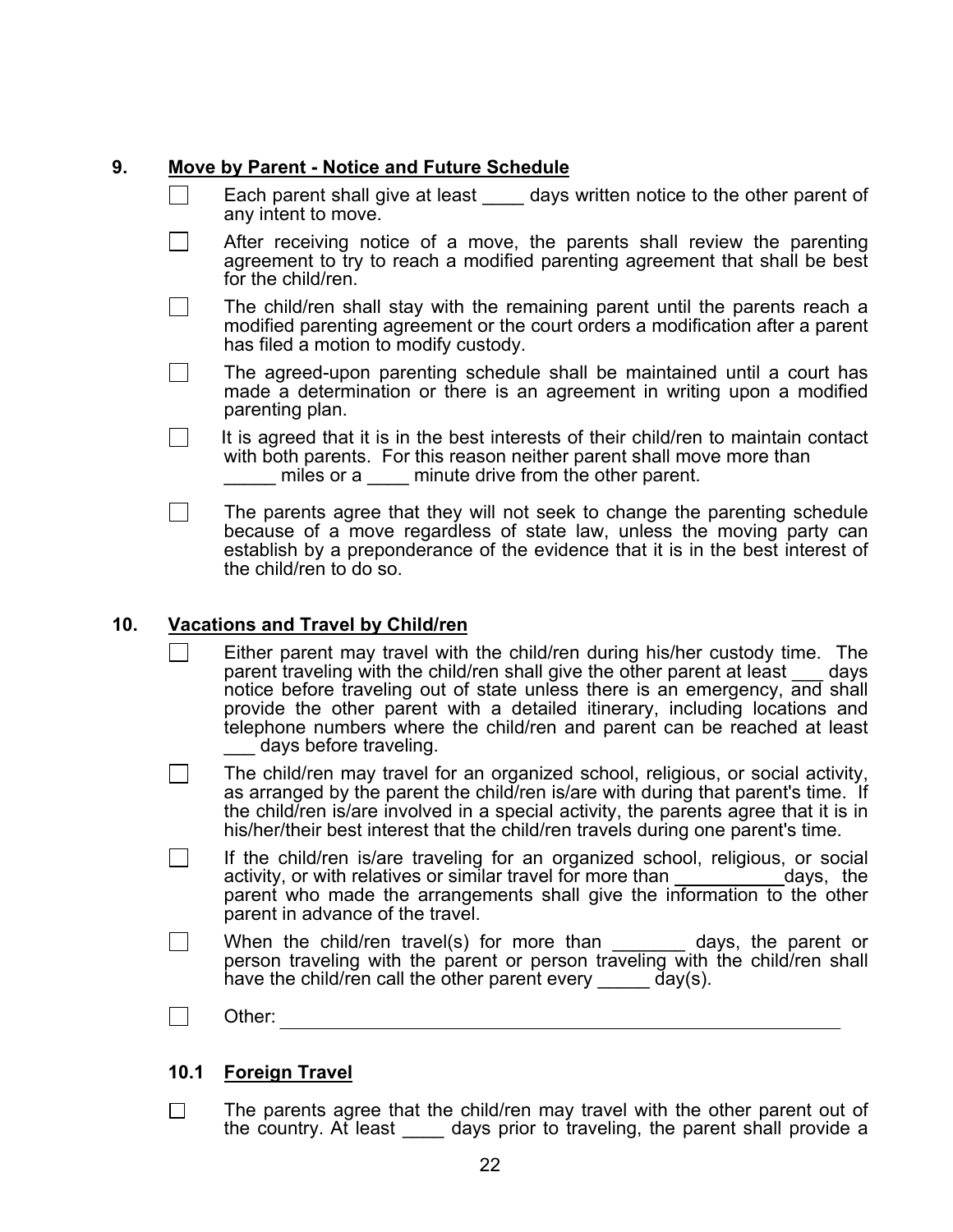detailed itinerary, including locations, and telephone numbers where the child/ren and parent can be reached during the trip. Each parent agrees to provide whatever documentation is necessary for the other parent to take the child/ren out of the country.

| $\Box$ If $\Box$ Father $\Box$ Mother wishes to travel to a foreign country, $\Box$ Father<br>$\Box$ Mother shall: |
|--------------------------------------------------------------------------------------------------------------------|

Post a bond in the amount of \_\_\_\_\_\_\_, the proceeds of which shall be used to secure the child/ren's return.

 $\Box$  shall hold the child/ren's passport.

shall surrender the child/ren's passports and other travel documents to  $\boxed{\phantom{1}}$  .

 $\Box$  shall not apply for, or obtain, a new or replacement passport for the child/ren.

- $\Box$  If  $\Box$  is permitted to leave the United States with the child/ren,  $\Box$  shall days in advance of leaving, notify the relevant foreign consulate or embassy of \_\_\_\_ of the following travel and passport restrictions on the child/ren's travel and shall serve proof of that notification \_\_\_\_ days before leaving filed with the above identified court and serve \_\_\_\_ days before leaving the State of Fig.
- $\vert \ \vert$  Father  $\vert \ \vert$  Mother shall not travel with the child/ren to a foreign country that is not a signatory to the Hague Convention on the Civil Aspects of International Child Abduction.
- The court reserves jurisdiction to restrict the right of the custodial or noncustodial parent to remove the child/ren from the State of \_\_\_ and/or the United States.
- $\Box$  If is permitted by this court to leave the State of/the United States with the child/ren, \_\_\_\_\_ shall register this judgment in \_\_\_\_\_\_ before taking \_\_\_\_\_ out of the State of \_\_\_\_\_\_\_\_\_\_ or the United States.
	- If <u>sepermitted</u> to leave the State of the United States with the child/ren, then as a prerequisite to allowing to travel to the State of country of \_\_\_\_\_ for visits, \_\_\_\_ shall obtain an order from \_\_\_\_\_ (state or  $\overline{\text{count}}$  containing terms identical to this custody and  $\overline{\text{v}}$  sitation judgment but directing that judgment not to be modified or enforced pursuant to the laws of the other state/country.
- If is permitted to leave the State of <u>seconal</u> or the United States with the child/ren, \_\_\_ shall \_\_\_\_ days before leaving the State of \_\_\_\_\_\_\_\_\_ file with the court and serve :

 $\vert \ \vert$  A written travel itinerary of the child/ren.

**Photocopies of round trip airline tickets for the child/ren and**  $\mathcal{L}_\text{max}$ 

A written list of addresses and telephone numbers where the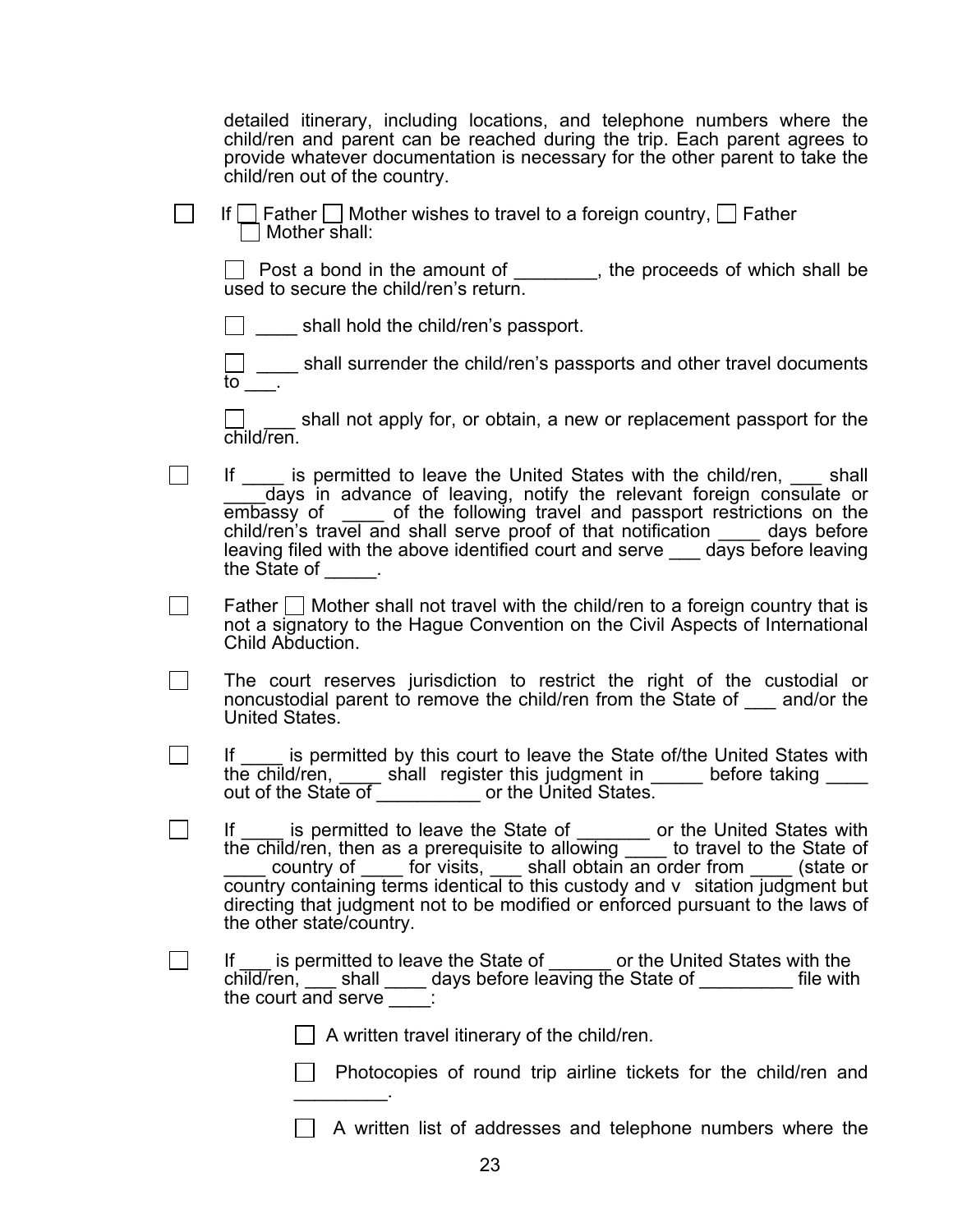child/ren can be reached at all times.

|  | If is permitted to leave the State of same or the United States with the<br>child/ren, $\_\_\$ shall provide with an open round trip airline ticket in case<br>the child/ren is/are not returned.                                                                                                                                                                                                                                                    |
|--|------------------------------------------------------------------------------------------------------------------------------------------------------------------------------------------------------------------------------------------------------------------------------------------------------------------------------------------------------------------------------------------------------------------------------------------------------|
|  | Law enforcement agencies where the child/ren is/are located are authorized<br>to assist _____ in the recovery of _____ in the event _____ does not return ____<br>to the county of _____, State of ______                                                                                                                                                                                                                                            |
|  | The telephone number and address of the Child Abduction Unit (if any) where<br>this parenting agreement and visitation judgment is made are                                                                                                                                                                                                                                                                                                          |
|  | Nothing in this judgment affects the applicability of any penal statute.                                                                                                                                                                                                                                                                                                                                                                             |
|  | If a parent takes the child/ren out of the State of that parent shall have<br>the child/ren telephone the other parent upon arrival at his/her/their<br>destination, have the child/ren telephone the other parent every day,<br>telephone the other parent before departure to return to the State of _____, and telephone the other parent upon arrival in the city of ____, or State of _____<br>or airport in the State of or the United States. |

#### **11. Parent Traveling**

- If either parent is traveling for more than \_\_\_\_\_ days or \_\_\_\_\_ nights, he/she shall let the other parent know in advance where he/she can be reached in the event of an emergency or if the child/ren want(s) to contact the parent.
- If either parent is traveling for more than \_\_\_\_ days or \_\_\_\_ nights, he/she shall leave information with another adult in the home where he/she can be reached in the event of an emergency or if the child/ren want(s) to contact him/her.

 $\Box$  Other:

#### **12. Care of the Child/ren**

#### **12.1 Parent Remarks and Behavior**

- $\Box$  The child/ren has/have the right to be free of negative comments and behavior by one parent about the other. The parents shall not criticize or otherwise be disrespectful of each other in the presence of the child/ren and shall not permit others do this.
- Other: \_\_\_\_\_\_\_\_\_\_\_\_\_\_\_\_\_\_\_\_\_\_\_\_\_\_\_\_\_\_\_\_\_\_\_\_\_\_\_\_\_\_\_\_\_\_\_\_\_\_\_

#### **12.2 Child/ren as Messengers**

 $\vert \ \vert$  All communications regarding the child/ren shall be between the parents and the parents will not use the child/ren as messengers to convey information, ask questions or set up schedule changes.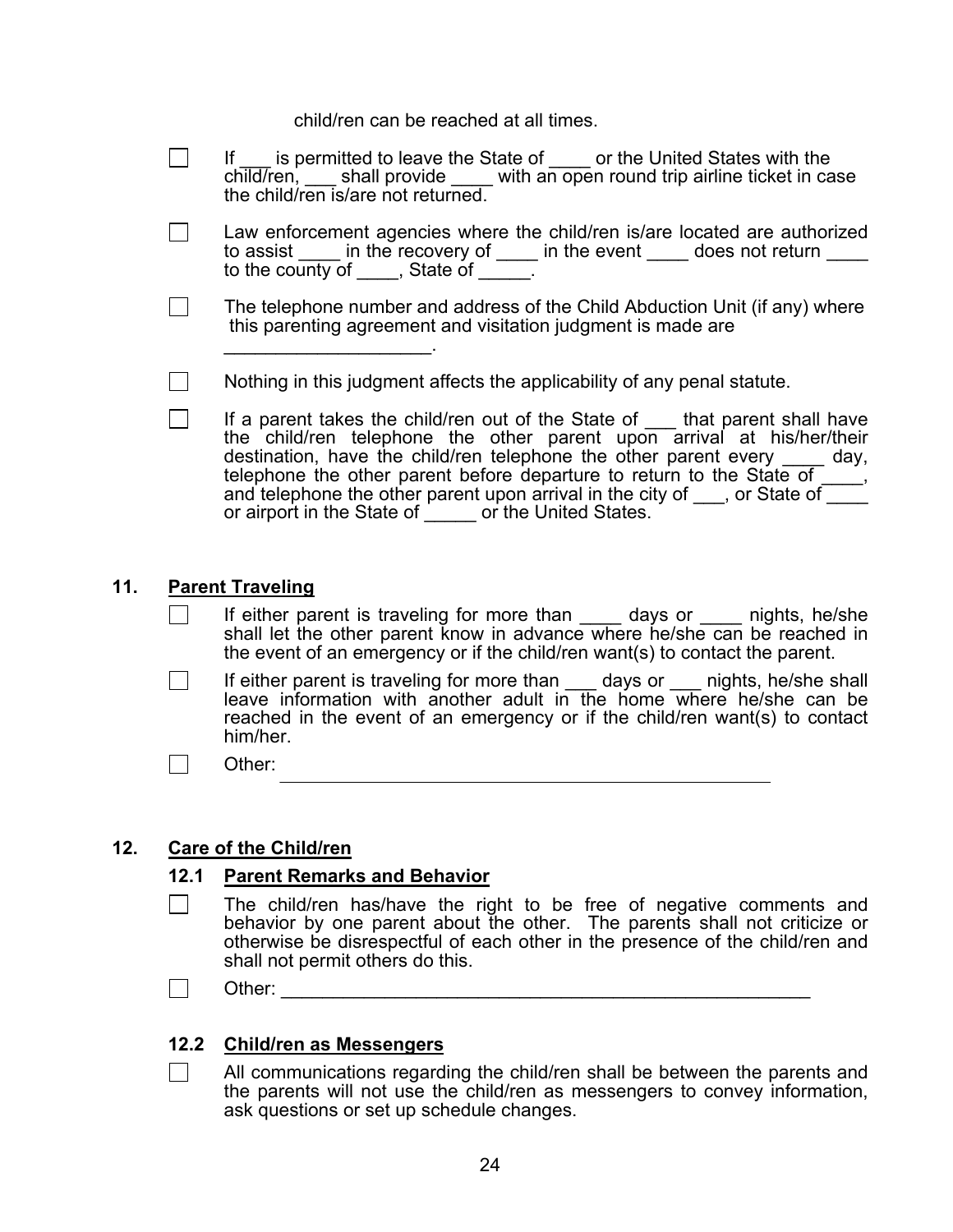The parents shall keep a notebook that goes back and forth with the child/ren that gives information about the schedule, problems, eating, sleeping, cute stories, new experiences, medications, if any, and other information for the other parent. The parents will stop using the notebook when both parents agree.

Other:

#### **12.3 Discipline**

 $\Box$  Either parent may use reasonable discipline techniques, but the parents shall not use physical discipline.

 $\Box$  Either parent may use reasonable discipline techniques, with physical discipline as a last resort.

- $\Box$  Either parent may use reasonable discipline techniques, including physical discipline.
- Other:

#### **12.4 Other**

 $\Box$  If the child/ren forgets his/her/their medication, sports gear (in case of a team event) or homework, and such medication, sports gear or homework is at the home of the other parent, the parent with the child/ren shall notify the other parent and arrange for a time for the medication, sports gear or homework to be picked up/delivered. If the parent cannot be contacted by telephone, the parent with the child/ren will leave the other parent a detailed message regarding the problem and indicating at what time the child/ren will retrieve the medication, sports gear or homework.

 $\Box$  Except in the event of a medical emergency, or need to obtain forgotten medication, sports gear or homework, neither a parent nor the child/ren shall, without giving advance notice, enter the home of the other parent when that parent is not present.

#### **13. Communication between Parents**

- The parents shall communicate with each other:
- in person  $\vert \vert$  by telephone  $\vert \vert$  by letter
- by e-mail
- | Other:

#### **14. Contact with the Child/ren when with the Other Parent**

#### **14.1 Telephone**

- Each parent will try to maintain an operable answering machine so that the child/ren can leave and receive the other parent's messages.
- $\vert \ \vert$  The child/ren may telephone the other parent whenever the child/ren wants.
- The child/ren may telephone the other parent at the following times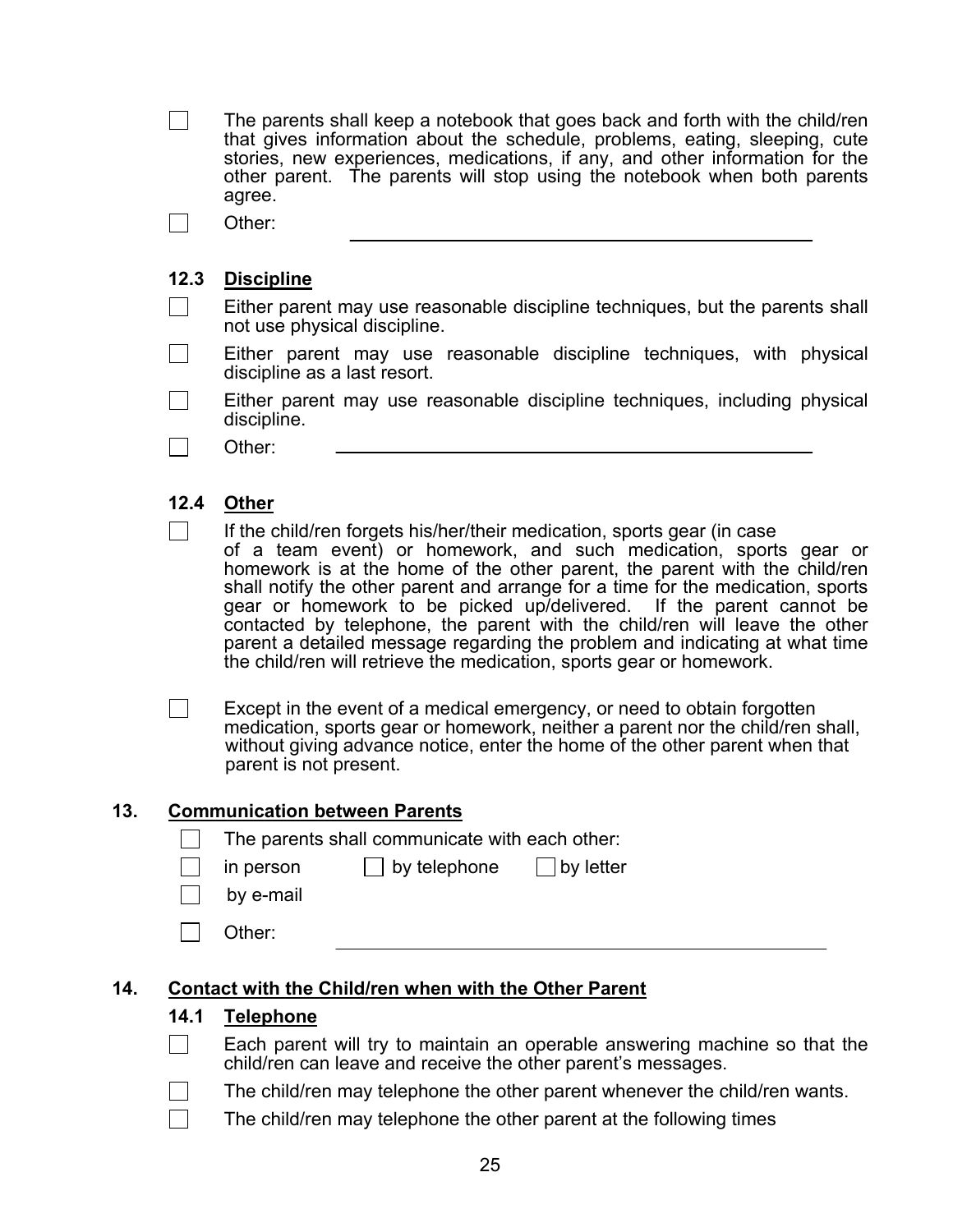|     |      | example at least times a week.                                                                                                                                                                                                                   |
|-----|------|--------------------------------------------------------------------------------------------------------------------------------------------------------------------------------------------------------------------------------------------------|
|     |      | The parent the child/ren is/are not with shall make an effort to talk at least<br>times a $\Box$ week $\Box$ month by calling the child/ren at reasonable times.                                                                                 |
|     |      | The parent the child/ren is/are not with shall telephone on the following days<br>and times: and times:                                                                                                                                          |
|     |      | If a message is left from the parent for the child/ren, the other parent shall<br>assist the child/ren in returning the call.                                                                                                                    |
|     |      | Reasonable times to call the child/ren at the other parent's home are:                                                                                                                                                                           |
|     |      | between 8am and 8pm                                                                                                                                                                                                                              |
|     |      | between ____ am and ____ pm                                                                                                                                                                                                                      |
|     |      | Telephone ca Is and other communication shall not be monitored by the<br>parent unless either believes in good faith that the child/ren is/are<br>other<br>having a problem.                                                                     |
|     |      | Contact with the other parent shall not exceed minutes in a 24 hour<br>time frame.                                                                                                                                                               |
|     |      | Other: the contract of the contract of the contract of the contract of the contract of the contract of the contract of the contract of the contract of the contract of the contract of the contract of the contract of the con                   |
|     |      |                                                                                                                                                                                                                                                  |
|     | 14.2 | <b>Mail</b>                                                                                                                                                                                                                                      |
|     |      | The child/ren shall be given all mail and packages sent by the other parent. If<br>any mail or packages are withheld the other parent shall be informed<br>immediately.                                                                          |
|     |      | The child/ren and the other parent may communicate by e-mail when<br>computers are available.                                                                                                                                                    |
|     |      | Either parent may send audio tapes, including story tapes and video tapes to<br>the child/ren.                                                                                                                                                   |
| 15. |      | <b>Child Care by a Non-Parent</b>                                                                                                                                                                                                                |
|     | П    | Each parent may choose appropriate child care providers.                                                                                                                                                                                         |
|     |      | The parents will be the primary child care providers unless otherwise<br>agreed.                                                                                                                                                                 |
|     |      | Other: The Contract of the Contract of the Contract of the Contract of the Contract of the Contract of the Contract of the Contract of the Contract of the Contract of the Contract of the Contract of the Contract of the Con                   |
|     |      |                                                                                                                                                                                                                                                  |
| 16. |      | <b>Grandparents and Extended Family</b>                                                                                                                                                                                                          |
|     |      | Each parent agrees that each shall provide the child/ren with access to the<br>grandparents and extended family on his/her own side of the family as the<br>parent decides is in the child/ren's best interest during his/her parenting time.    |
|     |      | The parents will cooperate to help the child/ren attend special events with<br>grandparents and extended family by making reasonable requests of each<br>other, considering the school situation and the child/ren's best interest and<br>needs. |
|     |      | Other:                                                                                                                                                                                                                                           |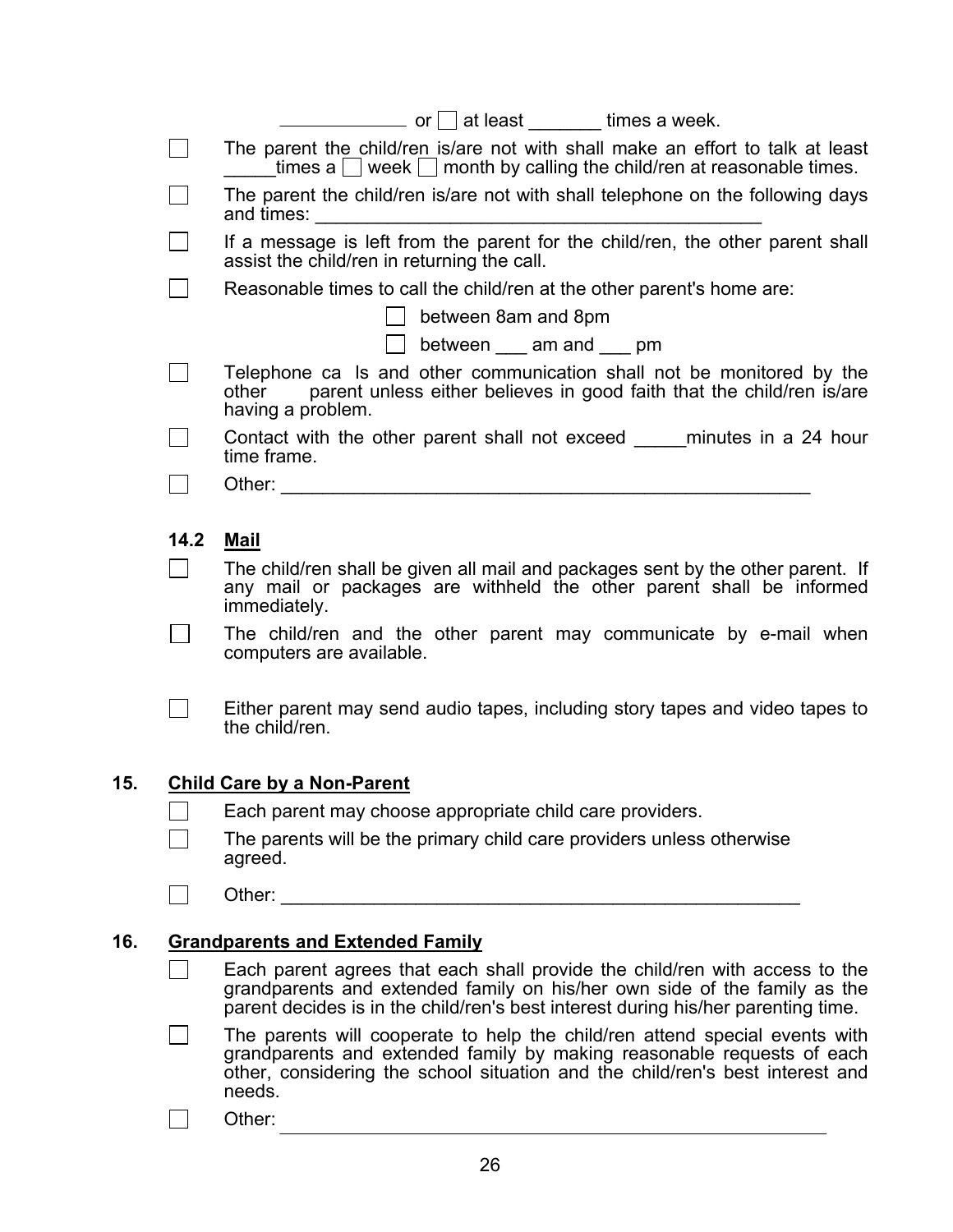#### **17. Changes or Modification of the Agreement**

| This agreement may be varied for special events, changes in circumstances<br>and to adjust to the child/ren's schedule when the parents agree. However,<br>when the parents do not agree to change something, this agreement will<br>remain in effect.                                                                                                        |
|---------------------------------------------------------------------------------------------------------------------------------------------------------------------------------------------------------------------------------------------------------------------------------------------------------------------------------------------------------------|
| Either parent may file a motion to modify child custody with the court when<br>the parent believes that there has been a substantial change in<br>circumstances such that it is in the best interest of the child/ren that the<br>agreement be substantially modified by the court. Any dispute resolution<br>provisions agreed to in Section 18 shall apply. |
| When the parents decide to make a substantial change in the agreement,<br>such as the custody arrangement, it shall be put in writing and signed by both<br>parents and filed with the court with a motion to modify.                                                                                                                                         |
| Minor changes in the agreement, such as travel times or exchange times can<br>be put in writing, signed by both parents, for clarification and for a record, but<br>are not required to be filed with the court.                                                                                                                                              |
| Any change in the agreement must be in writing and signed by both parents.                                                                                                                                                                                                                                                                                    |
| This plan will be reviewed                                                                                                                                                                                                                                                                                                                                    |

#### **18. Disputes**

- Whenever possible the parents shall discuss the issues and attempt to reach an agreement based on what is best for the child/ren at that particular time.
- $\vert \ \vert$  If the parents are unable to reach an agreement on an important issue about the child/ren after discussing it with the other parent, either parent may initiate dispute resolution by:
	- Arranging for the parents to meet with a counselor to discuss and try and reach agreement.
	- Arranging for the parents to meet with a mediator to try and reach an agreement.
	- Notification of a desire to institute dispute resolution processes shall be made  $\Box$  in writing  $\Box$  by certified mail  $\Box$  other:
	- The parents shall share the cost of the mediation or counseling service  $\Box$  equally  $\Box$  other:
	- If the dispute cannot be resolved within days, either parent may initiate legal action to seek judicial resolution.
	- These provisions shall not be applicable if immediate court action is necessary in an emergency situation to protect the child/ren or one of the parents.
	- (name) has agreed to be an arbitrator and after each of the parents presents what he/she thinks is best for the child/ren the arbitrator shall make the final decision. [Where permitted by state law.]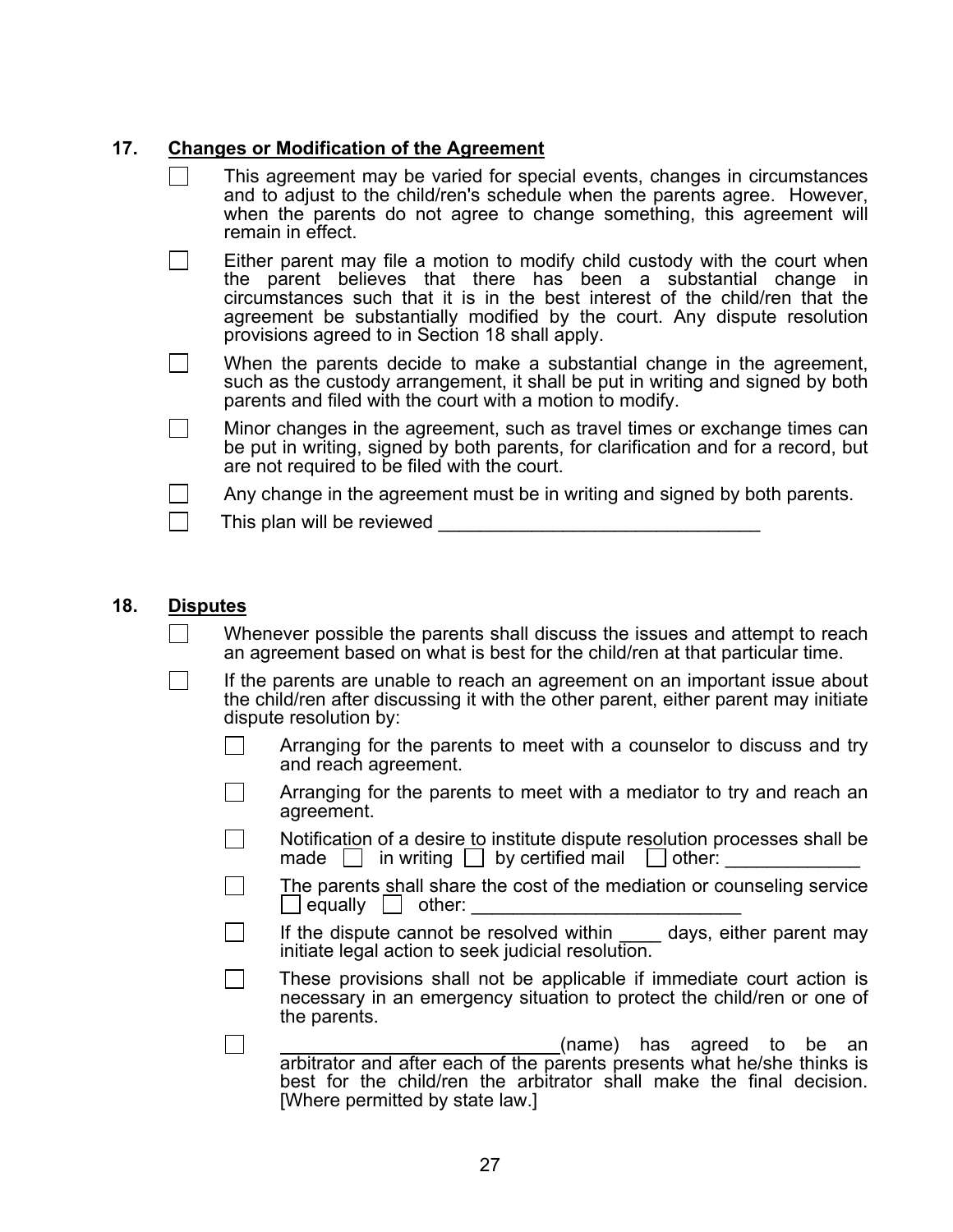$\boxed{\qquad \qquad \text{Other:}\qquad \qquad \qquad \qquad \qquad \qquad \qquad \qquad \text{Other:}\qquad \qquad \qquad \qquad \qquad \text{Other:}\qquad \qquad \qquad \text{other:}\qquad \qquad \qquad \text{other:}\qquad \qquad \text{other:}\qquad \qquad \text{other:}\qquad \qquad \text{other:}\qquad \qquad \text{other:}\qquad \qquad \text{other:}\qquad \qquad \text{other:}\qquad \qquad \text{other:}\qquad \qquad \text{other:}\qquad \qquad \text{other:}\qquad \qquad \text{other:}\qquad \qquad \text{other:}\qquad \qquad \text{other$ 

## **19. Child Support**

| The presumed correct child support amount is<br>(Documentation concerning the calculations is attached).                                 |
|------------------------------------------------------------------------------------------------------------------------------------------|
| The parents agree that the presumed amount is accurate and agree that<br>Mother $\Box$ Father shall pay that amount to the other parent. |
| An income assignment $\bigsqcup$ shall $\bigsqcup$ shall not issue for the<br>child support amount.                                      |
| The child support should be paid directly to $\Box$<br>Mother<br>Father.                                                                 |
| Said child support payments shall be made through the                                                                                    |
| (appropriate court office or government agency)                                                                                          |

## **20. Other Expenses**

### **20.1 Health Care**

| Mother $\Box$ Father currently has available to him/her through his/her<br>employment a health insurance plan which is available at a reasonable<br>cost. It is in the best interests of the minor child/ren that said parent be<br>required to maintain said health insurance plan for the minor child/ren.                                                    |
|-----------------------------------------------------------------------------------------------------------------------------------------------------------------------------------------------------------------------------------------------------------------------------------------------------------------------------------------------------------------|
| The name, address, and contact number of the plan(s) is as follows:                                                                                                                                                                                                                                                                                             |
| $\Box$ Father shall provide health care coverage for the child/ren.<br><b>Mother</b>                                                                                                                                                                                                                                                                            |
| $\Box$ Father shall provide dental coverage for the child/ren.<br>Mother                                                                                                                                                                                                                                                                                        |
| Father shall provide vision insurance for the child/ren.<br>Mother                                                                                                                                                                                                                                                                                              |
| The insurance coverage shall not have a deductible in excess of<br>(specify) dollars.                                                                                                                                                                                                                                                                           |
| The parent providing the insurance agrees to provide necessary cards to<br>the other parent and to provide verification of continued coverage by April 15<br>of each year.                                                                                                                                                                                      |
| The parents shall be responsible for paying any costs for hospital,<br>medical, dental, vision, orthodontic, prescription, and counseling for the<br>minor child/ren that is not paid by any insurance coverage. These<br>uninsured expenses shall be apportioned between the parents with<br>Mother paying % and Father paying %.                              |
| If a particular hospital, medical, dental, vision, orthodontic, prescription,<br>and counseling procedure is for any reason a procedure which is not an<br>insured procedure or expense, the parents shall pay all costs of that<br>treatment or prescription so long as the procedure or prescription is<br>prescribed by a licensed health care professional. |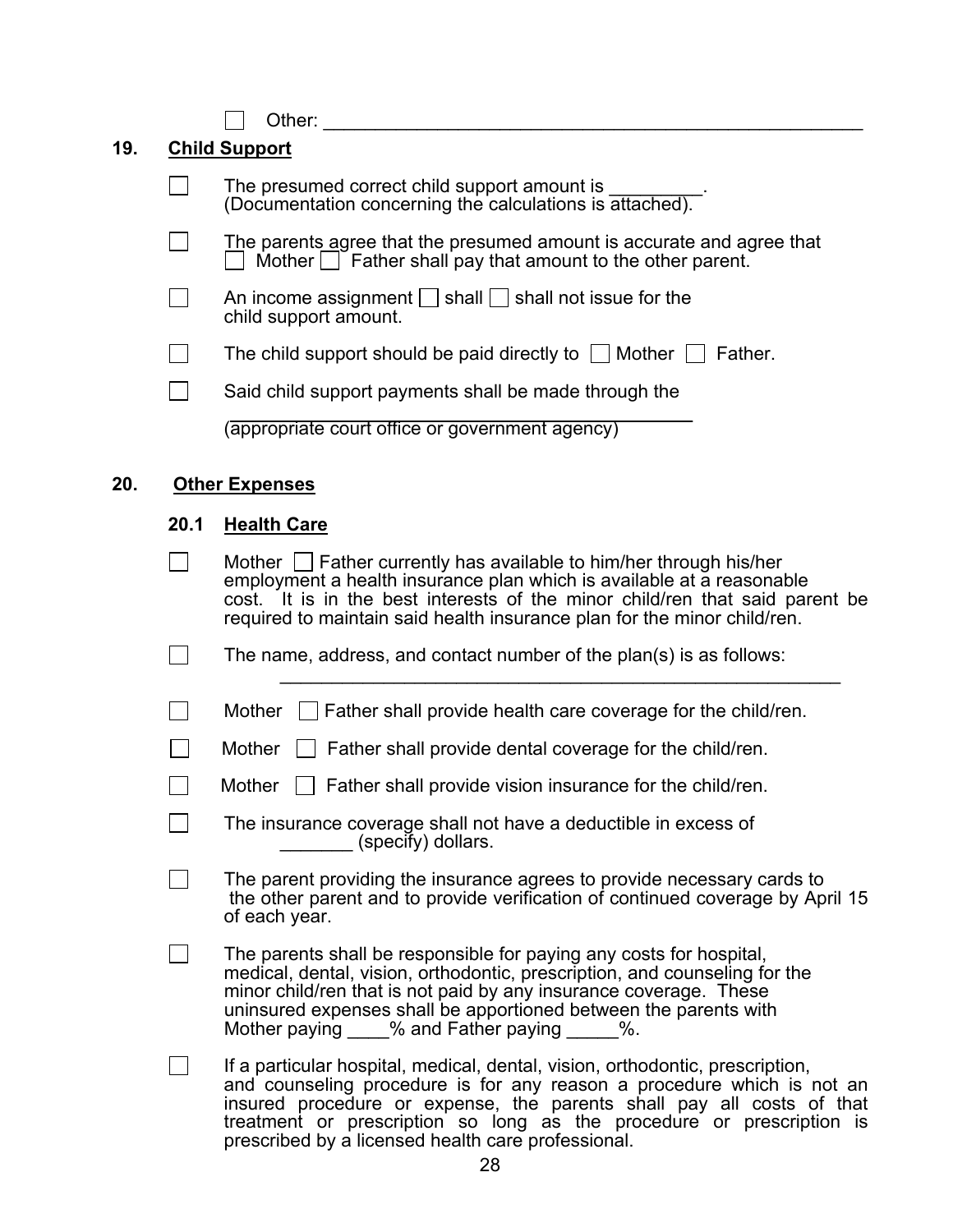|      | The parents agree that any single expenditure under this section or an<br>uninsured expense not required by the child's health care provider, in excess<br>dollars or multiple expenses in excess of dollars in a calendar<br>$of$ and $\overline{a}$<br>year shall require the pre-approval of the other parent.                                                                                                                                                                                      |
|------|--------------------------------------------------------------------------------------------------------------------------------------------------------------------------------------------------------------------------------------------------------------------------------------------------------------------------------------------------------------------------------------------------------------------------------------------------------------------------------------------------------|
|      | The parents shall pay the cost of counseling for the child/ren, including<br>and not limited to counseling for the child/ren in which either or both<br>parents participate, which is a medical expense explicitly included as<br>an expense to be paid by them regardless of whether or not it is an<br>insured procedure.                                                                                                                                                                            |
|      | The maximum cost shall, in any event, be limited to that amount charged<br>by the provider, physician, or medical institution providing the services which<br>is the ordinary and customary charge for the medical, dental, vision,<br>orthodontic, prescription, or counseling service in the hospital or other<br>medical facility where the procedure is performed. Any co-payment required<br>by an insurance carrier shall be deemed an uninsured expense for purposes<br>of this Parenting Plan. |
|      | The purchase by either parent of routine drug store, analgesic and<br>Other over the-counter items are explicitly excluded from these provisions.<br>The cost of such is to be paid by the purchasing parent.                                                                                                                                                                                                                                                                                          |
|      | The parent incurring the uninsured expense shall provide a copy of each<br>bill, including co-payments to the other parent and submit covered expenses<br>to the insurer for payment. Said bill shall be paid within 30 days of receipt of<br>said bill, either by paying the medical provider or reimbursing the other<br>parent.                                                                                                                                                                     |
|      | The parent providing coverage shall provide the other parent with written<br>notice of the identity of all insurers and the serial or other identifying numbers<br>of said insurance and a card to use in obtaining health care for the child/ren.                                                                                                                                                                                                                                                     |
|      | If either parent receives a reimbursement check for an expense paid by the<br>other parent said reimbursement check will be turned over to the parent who<br>paid the expense within _____ days of the receipt of said reimbursement check.                                                                                                                                                                                                                                                            |
|      | A Qualified Medical Child Support Order will be entered.                                                                                                                                                                                                                                                                                                                                                                                                                                               |
| 20.2 | <b>Extracurricular Activities</b>                                                                                                                                                                                                                                                                                                                                                                                                                                                                      |
|      | Mother $\Box$ Father shall pay $\_\%$ and $\Box$ Mother $\Box$ Father shall pay $\_\_\_\%$ of the cost of lessons, fees or tuition associated with activities<br>outlined in Section 4.4.                                                                                                                                                                                                                                                                                                              |
|      | Mother $\Box$ Father will pay the entire cost of an activity that he/she<br>enrolls the child/ren in without the other parent's consent.                                                                                                                                                                                                                                                                                                                                                               |
|      |                                                                                                                                                                                                                                                                                                                                                                                                                                                                                                        |
|      |                                                                                                                                                                                                                                                                                                                                                                                                                                                                                                        |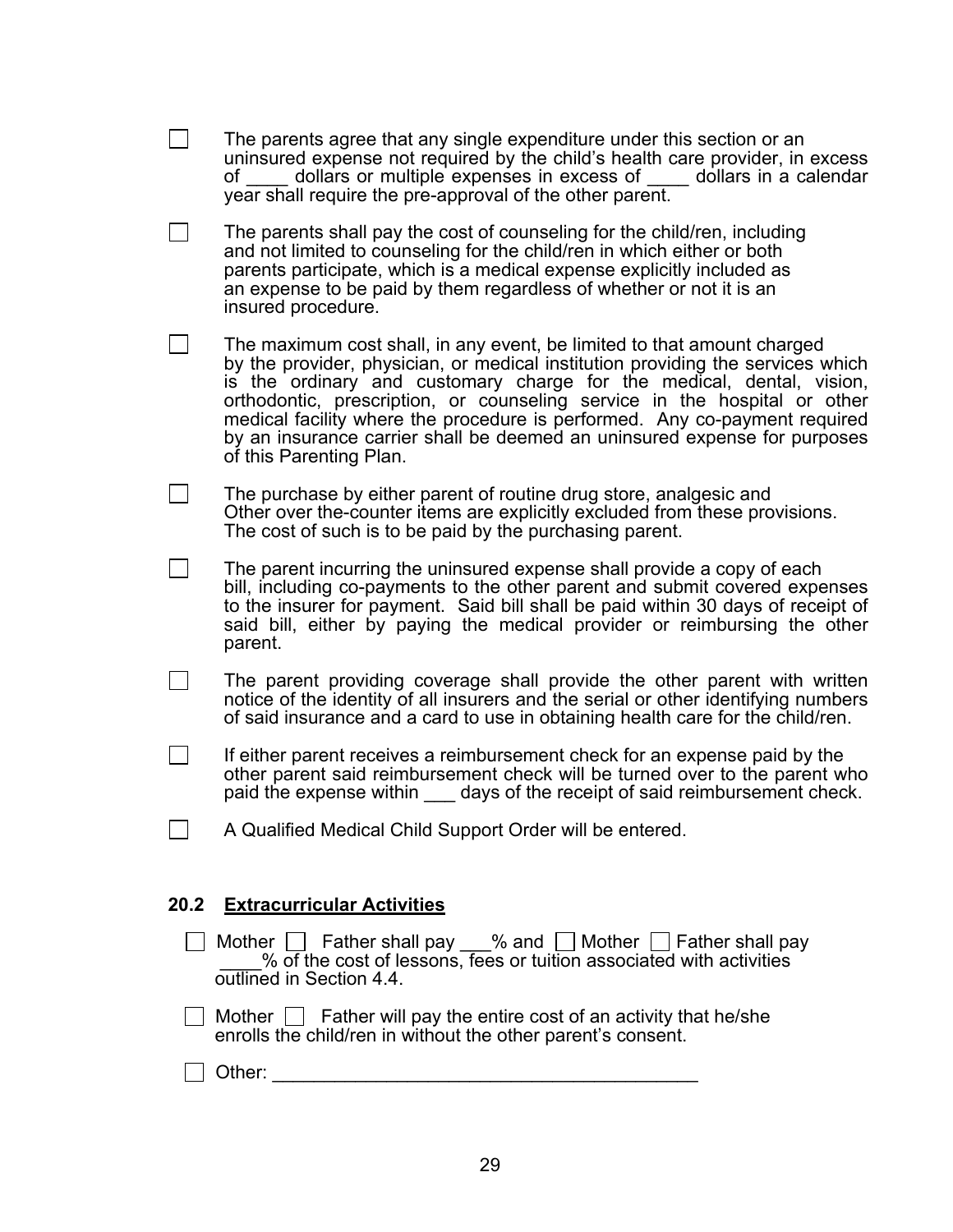| <b>20.3 Educational Expenses</b> |                                                                                                                                                                                                                             |  |
|----------------------------------|-----------------------------------------------------------------------------------------------------------------------------------------------------------------------------------------------------------------------------|--|
|                                  | Mother $\Box$ Father shall pay ___% and Mother $\Box$ Father<br>shall pay 5% of the cost of<br>Private school room and board                                                                                                |  |
|                                  | All other expenses associated with school activities including<br>uniforms, $\Box$ class trips, $\Box$ activity fees, $\Box$ book fees, fees for AP classes, $\Box$ transportation shall be paid as                         |  |
|                                  | The parents agree to pay for college expenses including<br>$\Box$ tuition (up to a maximum of per year);                                                                                                                    |  |
|                                  | ⊥ tuition up to the amount charged by ______ State University<br>for the preceding year.                                                                                                                                    |  |
|                                  | ◯ room & board, ◯ application fees, ◯ activities fees,<br>◯ books, ◯ sorority/fraternity dues, ◯ computer                                                                                                                   |  |
|                                  | No single expense of _____ dollars or aggregate expenses of ______ for<br>a school year shall be incurred by either parent without prior consent of the<br>other parent for the expenditure.                                |  |
|                                  | The provision of education expenses will be considered child support and<br>enforceable as such.                                                                                                                            |  |
| 20.4                             | <u>Pets</u>                                                                                                                                                                                                                 |  |
|                                  | Mother $\Box$ Father shall pay $\_\_\%$ and $\Box$ Mother $\Box$ Father shall pay $\_\_\_\%$ of the cost of the expenses of pets and pet<br>care including veterinarian services.                                           |  |
|                                  | The parent who purchases or otherwise obtains the pet for the<br>child/ren and maintains it in the home shall pay the expenses associated<br>with the pet.                                                                  |  |
| 20.5                             | <b>Special Events</b>                                                                                                                                                                                                       |  |
|                                  | Mother $\Box$ Father shall pay $\_\_\%$ and $\Box$ Mother $\Box$ Father shall pay $\_\_\_\$ of the cost of special events such as birthday parties, wedding, and/or<br>$\%$<br>celebrations related to religious occasions. |  |

No single expense of <u>equidence</u> dollars or aggregate expenses of a special event shall be incurred by either parent without prior consent of the other parent for the expenditure.

#### **20.6 Life Insurance & Disability Insurance**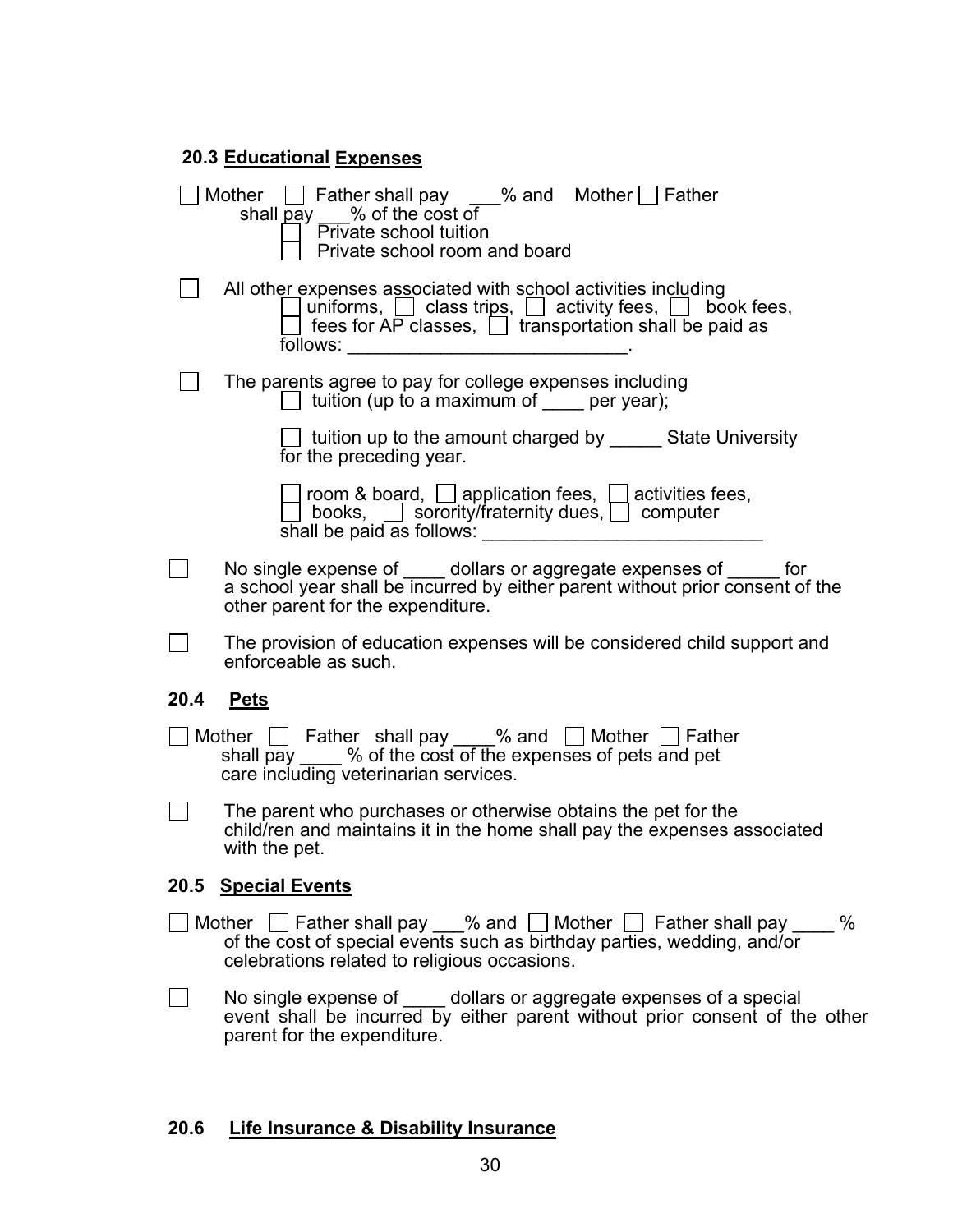|     |              | Each parent shall maintain a life insurance policy in the face amount of<br>with the child/ren named as (an) irrevocable<br>S.<br>beneficiary/ies with each parent naming the other parent as trustee or<br>having the right to select another adult person to act as trustee, for the life<br>insurance proceeds on behalf of their child/ren. Said policies shall be<br>enforceable until the child/ren is/are no longer a minor under the law of the<br>State of                                                                                                                     |
|-----|--------------|-----------------------------------------------------------------------------------------------------------------------------------------------------------------------------------------------------------------------------------------------------------------------------------------------------------------------------------------------------------------------------------------------------------------------------------------------------------------------------------------------------------------------------------------------------------------------------------------|
|     |              | Each parent shall provide written proof of compliance with this agreement<br>once a year upon the request of the other parent.                                                                                                                                                                                                                                                                                                                                                                                                                                                          |
|     |              | Each parent shall maintain a disability insurance policy in the amount of<br>to cover the child support obligation in the event of a loss of income<br>due to disability.                                                                                                                                                                                                                                                                                                                                                                                                               |
|     | 20.7         | <b>Auto Insurance</b>                                                                                                                                                                                                                                                                                                                                                                                                                                                                                                                                                                   |
|     |              | Mother shall provide _____% [ Father shall provide ______ % of the<br>automobile insurance for the child/ren when he/she/they receive a driver's<br>license and has access to a vehicle.                                                                                                                                                                                                                                                                                                                                                                                                |
|     |              | Other:                                                                                                                                                                                                                                                                                                                                                                                                                                                                                                                                                                                  |
|     |              | 20.8 Prior Approval of Expenses<br>Except as otherwise provided in the Parenting Plan, neither parent can<br>financially bind the other without the other parent's express consent in writing.                                                                                                                                                                                                                                                                                                                                                                                          |
| 21. | <u>Taxes</u> |                                                                                                                                                                                                                                                                                                                                                                                                                                                                                                                                                                                         |
|     |              | No agreements are made. Federal, state, and local tax law applies.<br>Father $\Box$ Mother shall have all the tax benefits resulting from reporting the<br>child/ren on his/her income tax return.<br>The parent has the right to report the child/ren on his/her federal, state and<br>local income tax returns provided that he/she is current on his/her child<br>support obligations on Dec. 31 of that tax year as follows:<br>child: _______________________________ □ Father □ Mother<br>Father $\Box$ Mother<br>Father $\Box$ Mother<br>$child:$ $\Box$<br>Father $\Box$ Mother |
|     |              | Each parent agrees that in the event he/she shall no longer realizes the<br>benefit of the exemption that he/she shall notify the other parent by February<br>15, and, if that is the parent providing more than one-half of the child/ren's<br>support and with whom the child/ren reside(s) more than one-half the year,                                                                                                                                                                                                                                                              |

31

tax credit to the other parent.

that parent shall execute IRS form 8332 assigning the child/ren's FDE and F